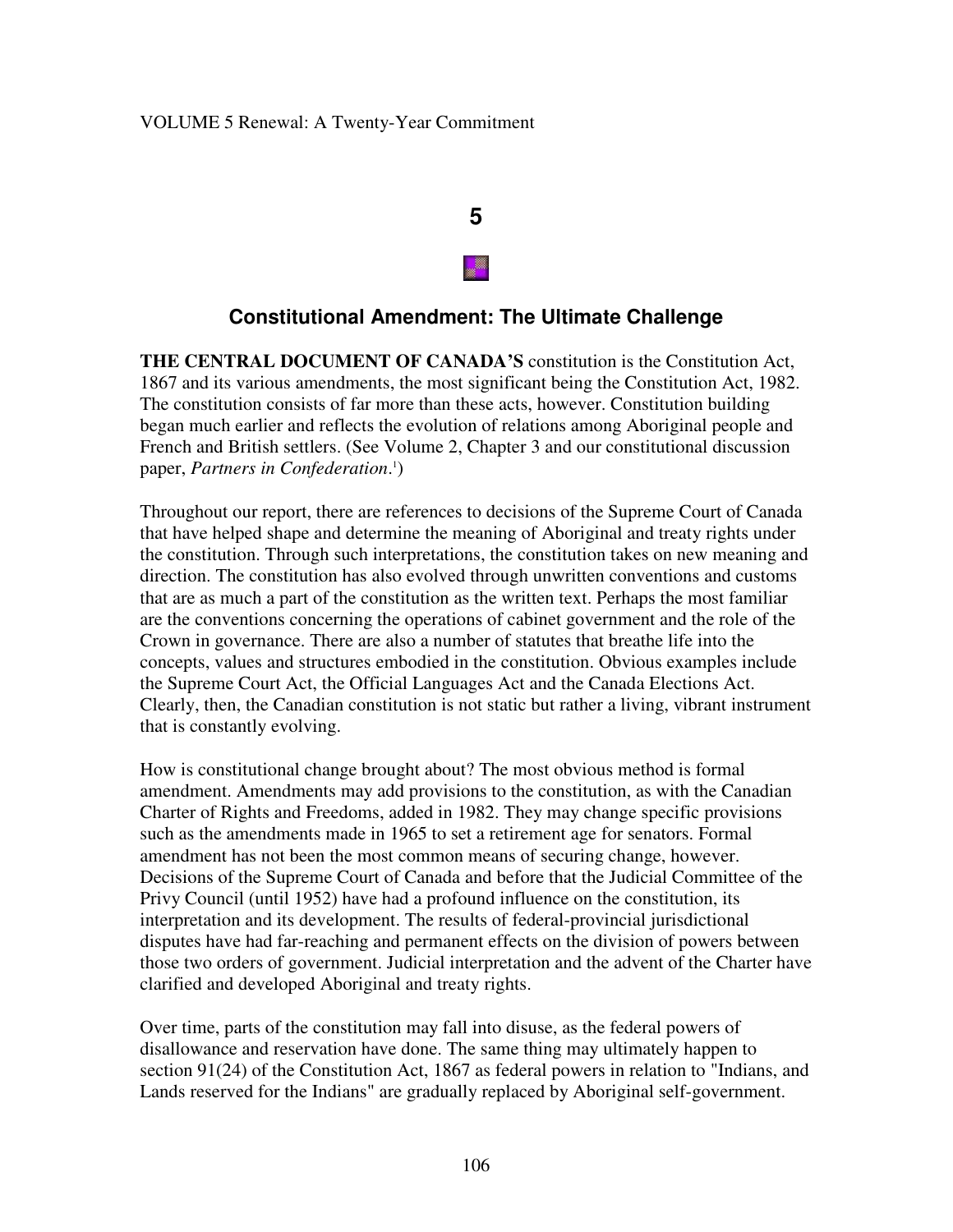The constitution has also been altered through public policy development and implementation. Public policy can be developed in a number of ways, including legislation, spending decisions of government and treaty making. There is an array of processes for achieving policy goals, ranging from public consultation, parliamentary committees, royal commissions and referendums to federal-provincial meetings and general elections where a single theme may predominate.

When the constitution is changed through a formal amendment, people can see the change and assess its implications. The same is true of amendment by way of court decisions. Change through policy development is much more subtle, however, because the constitutional consequences may not be readily apparent for some time. A clear illustration of this is the evolution of the federal spending power over the last 50 years. We have referred a number of times in this report to the Canada Health and Social Transfer (CHST), which replaced the Canada Assistance Plan and Established Programs Financing with a single, unconditional transfer to provinces. This was the most recent and perhaps most significant development with respect to the spending power since the Second World War.

Often, a public policy decision is a result of intergovernmental agreements. In many instances, constitutional boundaries are stretched to new limits through the dynamic of intergovernmental relations. The range of matters covered by federal-provincial financial relations — tax collection agreements, equalization payments and the funding of social programs through the CHST — shows the importance of this process. Another example is the agreement on interprovincial trade signed by the federal and provincial governments in July 1994. This agreement was reached even though two years earlier most provincial governments were unwilling to consent to a constitutional amendment on this subject during the Charlottetown negotiations. Compared with a constitutional amendment, an intergovernmental agreement allows for greater flexibility in its provisions and reduces the role of courts in its interpretation.

Clearly, then, understanding the concept of negotiation is central to understanding and implementing many of the recommendations in this report. The Canada-wide framework agreement recommended in Volume 2, Chapter 3 is an excellent example of a multilateral negotiation process involving federal, provincial, territorial and Aboriginal representatives. That agreement, when concluded, will rank as a major constitutional document. In Volume 2, Chapter 2, in particular our discussions of treaty making, implementation and renewal processes, we make a critical distinction between 'negotiation' and 'process'. Whereas negotiation is seen all too often as a one-time event, process suggests a continuing dialogue. A close analogy in federal-provincial relations is Canada's system of fiscal federalism, which is the result of more than 50 years of discussion, negotiation, experimentation and consensus building. Indeed, it is still evolving, and no end to the dialogue is in sight. Through a comparable nation-to-nation process of treaty making, renewal and implementation, a renewed relationship will emerge between Aboriginal people and non-Aboriginal people in Canada. This too will be the product of continuing negotiations that result in agreements that themselves are capable of change and development over the years.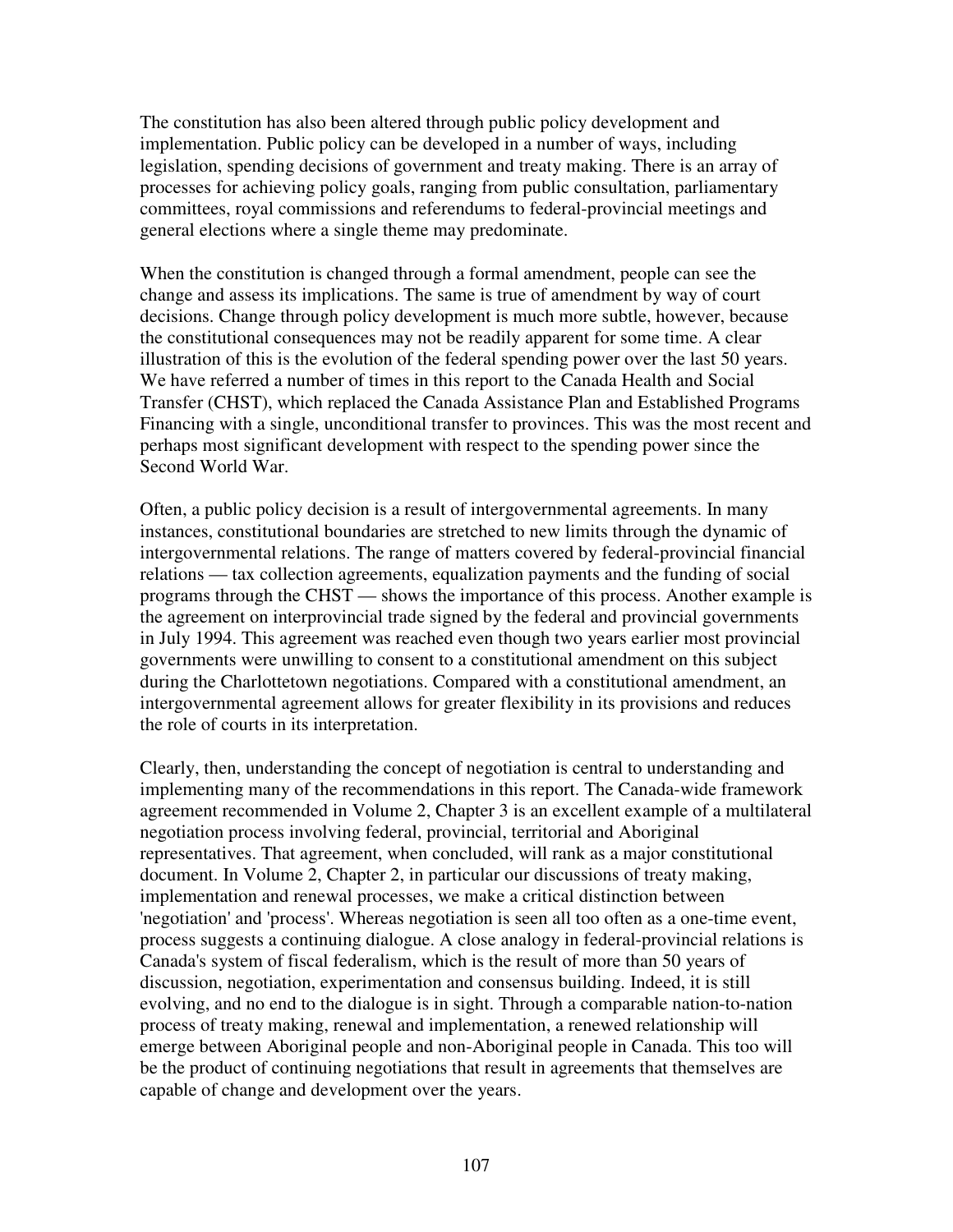Rights contained in agreements resulting from the negotiation process with Aboriginal nations are protected under section 35 of the Constitution Act, 1982. While constitutional boundaries can be stretched to meet new circumstances or be given new meaning by mutual agreement, those charged with concluding and implementing agreements are usually conscious of the fact that they are negotiating in the shadow of the courts. Negotiating an agreement to further public policy is preferable to resorting to legal action. Indeed, when governments do go to court to resolve a jurisdictional dispute, it is usually because intergovernmental negotiations have failed.

Early in our mandate, Commissioners realized that significant and wide-ranging change with respect to Aboriginal self-government was possible within the existing constitutional framework. 2 In this report, therefore, our recommendations are presented in such a way as to ensure that they can be implemented without constitutional change. The one exception concerns entrenchment of the Alberta Metis Settlements Act, discussed later in this chapter.

Following the Quebec referendum of 30 October 1995, however, and the subsequent federal legislation giving a federal veto on constitutional amendments to Canada's regions, there is also a possibility that significant constitutional change will be considered in the coming years. In light of this new scenario, the Commission believes strongly that constitutional questions of vital importance to Aboriginal peoples must be given equal weight and consideration. We identify six essential elements:

1. explicit recognition that section 35 includes the inherent right of self-government as an Aboriginal right;

2. an agreed process for honouring and implementing treaty obligations;

3. a veto for Aboriginal peoples on amendments to sections of the constitution that directly affect their rights, that is, sections 25, 35 and 35.1 of the Constitution Act, 1982 and 91(24) of the Constitution Act, 1867;

4. recognition that section 91(24) includes Métis people along with First Nations and Inuit;

5. constitutional protection for the Alberta Metis Settlements Act; and

6. alterations to section 91(24) to reflect the broad self-governing jurisdiction Aboriginal nations can exercise as an inherent right and to limit federal powers accordingly.

We would reiterate, however, that all but one of our recommendations can be implemented without a further constitutional round, and we would urge governments to proceed with implementation on that basis.

Based on the findings of extensive research conducted for the Commission and our own assessment of the constitution, Commissioners have reached a number of legal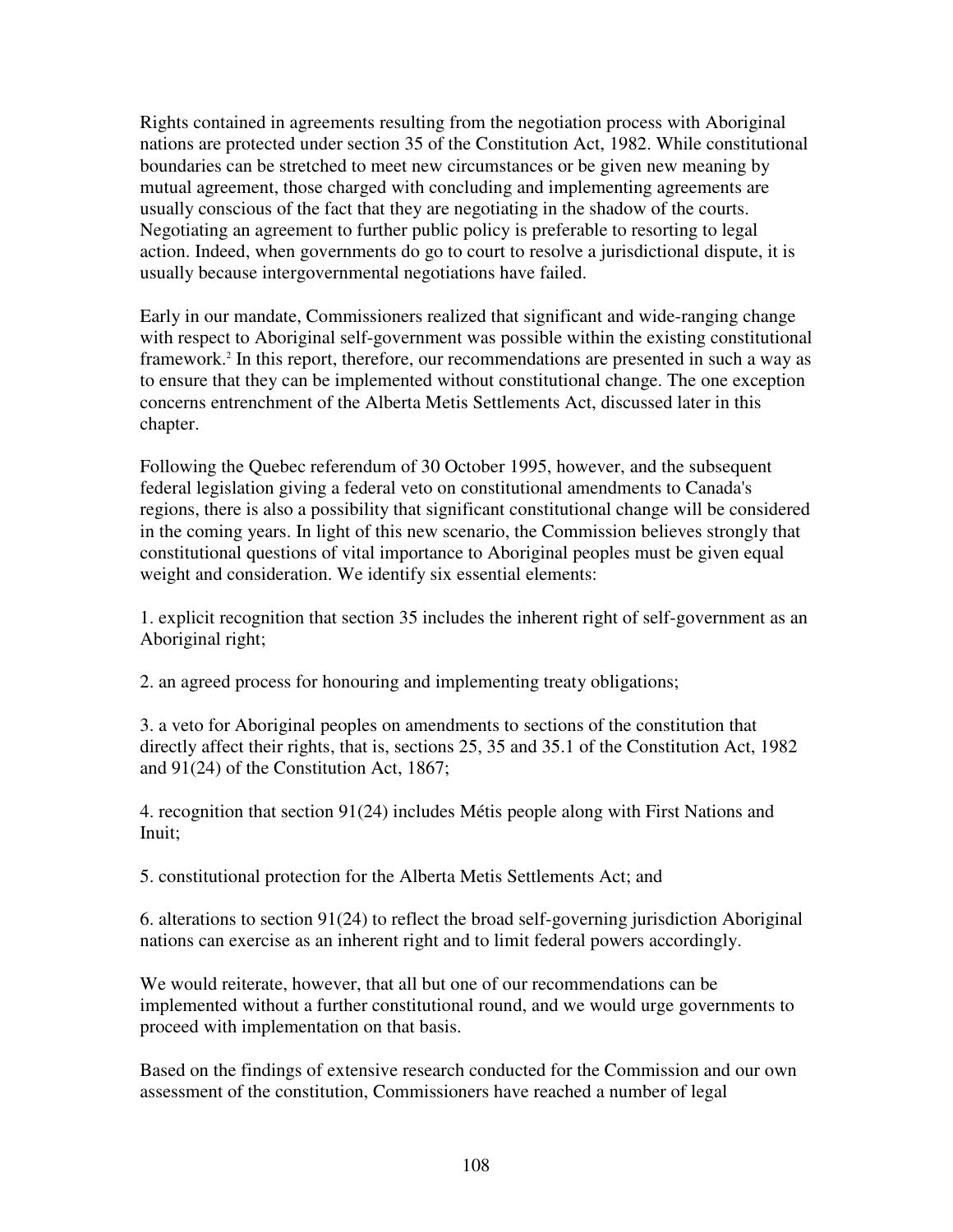conclusions that clearly push the boundaries of the constitution to new limits. Critics of these conclusions may well disagree and offer alternative interpretations. Rather than risk conflict over what the constitution does or does not mean, some would prefer to resolve issues through formal constitutional amendment.

Some differences in constitutional interpretation are acknowledged in this report. One example is our conclusion about the applicability of the Canadian Charter of Rights and Freedoms to Aboriginal governments. In his study for the Commission, Kent McNeil concluded that it does not apply; other experts, including Peter Hogg and Mary Ellen Turpel, concluded that it does. <sup>3</sup> To compound the problem of interpretation, many Aboriginal people believe that, regardless of what the constitution says, the Charter should not apply to them because they never consented to it and it does not reflect their values.

The issue could be resolved through formal constitutional amendment or through litigation. The question raises the prospect of a legal challenge from adherents of one of the stated positions. How such a case might arise is perhaps of less significance than the eventual resolution, which is linked to an interpretation of section 35(1) of the Constitution Act, 1982. We conclude that the Aboriginal and treaty rights recognized and affirmed in that section include the right of self-government. It is impossible to predict whether the Supreme Court would reach the same conclusion, but it is a major premise upon which much of our report is based.

An alternative to judicial interpretation to decide this issue would be a constitutional amendment. In the past, most fundamental changes in the constitution have been the result of judicial decision or amendment. Aboriginal and treaty rights have been reinforced by both methods — by the addition of section 35 in 1982, and by the courts in decisions such as Sioui and Sparrow. 4

The two processes are fundamentally different. In our discussion of treaties in Volume 2, Chapter 2, we questioned whether the courts are the appropriate forum in which to settle what are essentially political disputes and suggested that the courts have probably gone about as far as they can go. On the other hand, the level of political consensus required for constitutional amendment is not easy to achieve, as experience has demonstrated. In 1987, after four years of effort, a proposed constitutional amendment to recognize the inherent right of Aboriginal self-government failed to achieve the necessary provincial government consensus required during the negotiation phase. In June 1990, the Meech Lake Accord failed because it did not receive the support of two provincial legislatures, despite having been approved twice by the House of Commons and by eight other provincial legislatures. In 1992, the Charlottetown Accord was rejected in a Canada-wide referendum.

# **1. The Amending Formula**

As the fundamental law of the land, the constitution should be difficult to change. It is not unusual for constitutions to require an extraordinary majority of some kind, particularly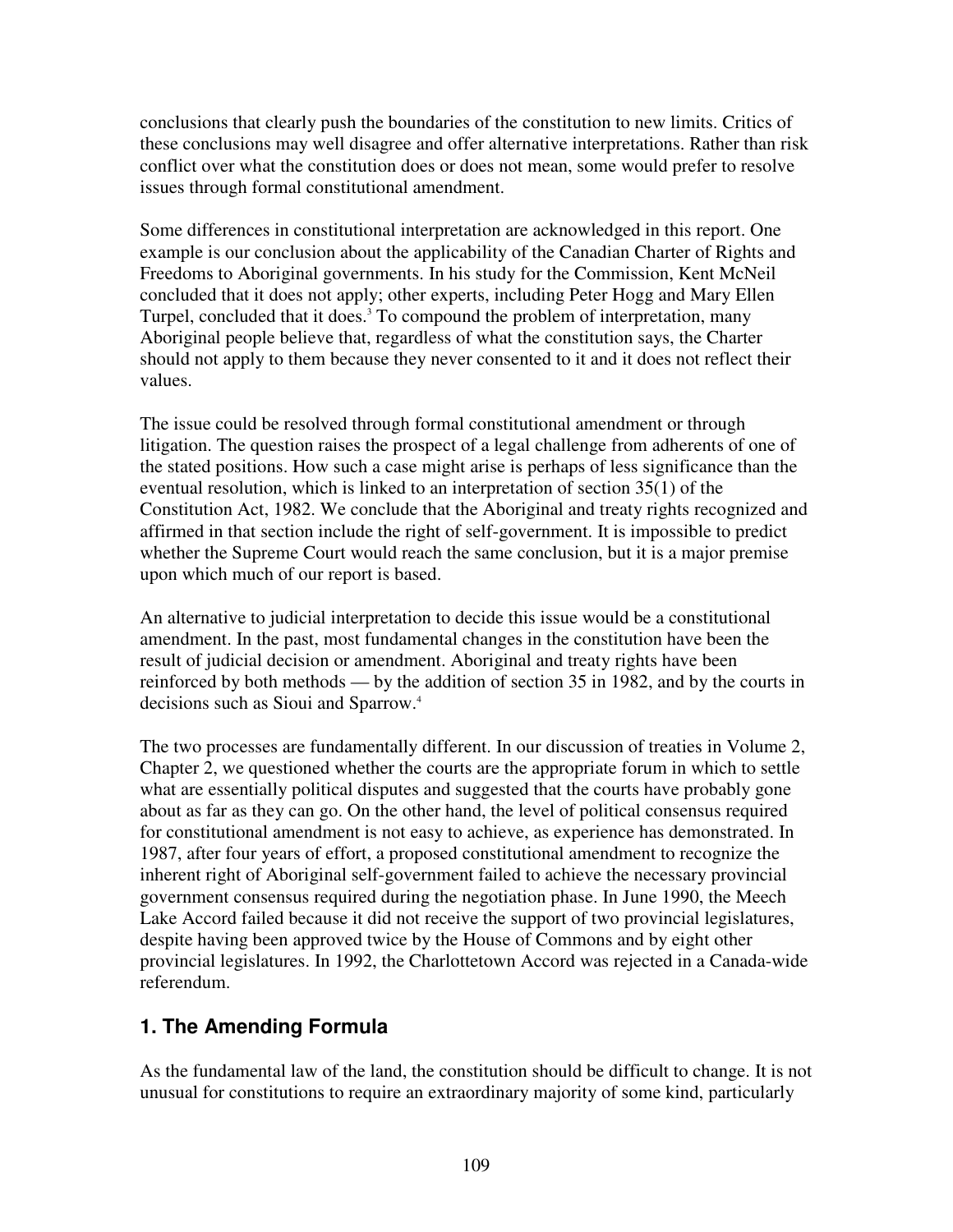in the case of federal systems. In other words, a high degree of consensus among the people and their governing institutions is an appropriate prerequisite for constitutional change.

The Constitution Act, 1982 specifies complex formulas for amending the constitution, reflecting the fact that the constitution has its origins in an act drafted 130 years ago. 5 Thus the act reflects and combines the concerns and constitutional positions prominent in the 1970s and early '80s, when it emerged, as well as various constitutional conventions on amendment that had developed since Confederation.

Four provisions for changing the constitution are relevant to our discussion. The general amending formula (the process that would apply to most amendments) is contained in section 38(1) of the Constitution Act, 1982.<sup>6</sup> An amendment under section 38(1) requires an affirmative vote by both houses of Parliament and by two-thirds of the provincial legislatures representing 50 per cent of the population. <sup>7</sup> At present this means seven of the 10 provinces. Given the current distribution of the population among the provinces and the fact that the combined population of Ontario and Quebec is more than 60 per cent of the total population, an amendment would therefore require the consent of either the Ontario legislative assembly or the Quebec National Assembly. It should be noted that under section 38(1), Parliament is the only legislature with a veto on any amendment.<sup>8</sup>

Under section 41 of the Constitution Act, 1982, certain amendments require unanimity, which means that both houses of Parliament and the legislatures of the 10 provinces must concur. <sup>9</sup> The list of amendments subject to the unanimity rule is short and includes the following:

- the office of the Queen, the Governor General and the Lieutenant Governor of a province;
- the right of a province to a number of members in the House of Commons not less than the number of senators by which the province was entitled to be represented in 1982 (when the formula came into effect);
- subject to section 43 (discussed below), the use of the English or the French language;
- the composition of the Supreme Court of Canada; and
- an amendment to the amending formulas.

In the Commission's view, at least three of the items are potentially of interest to Aboriginal people, as discussed later in this chapter.

Section 42 identifies certain institutional amendments requiring approval under the general amending provisions set out in section 38(1):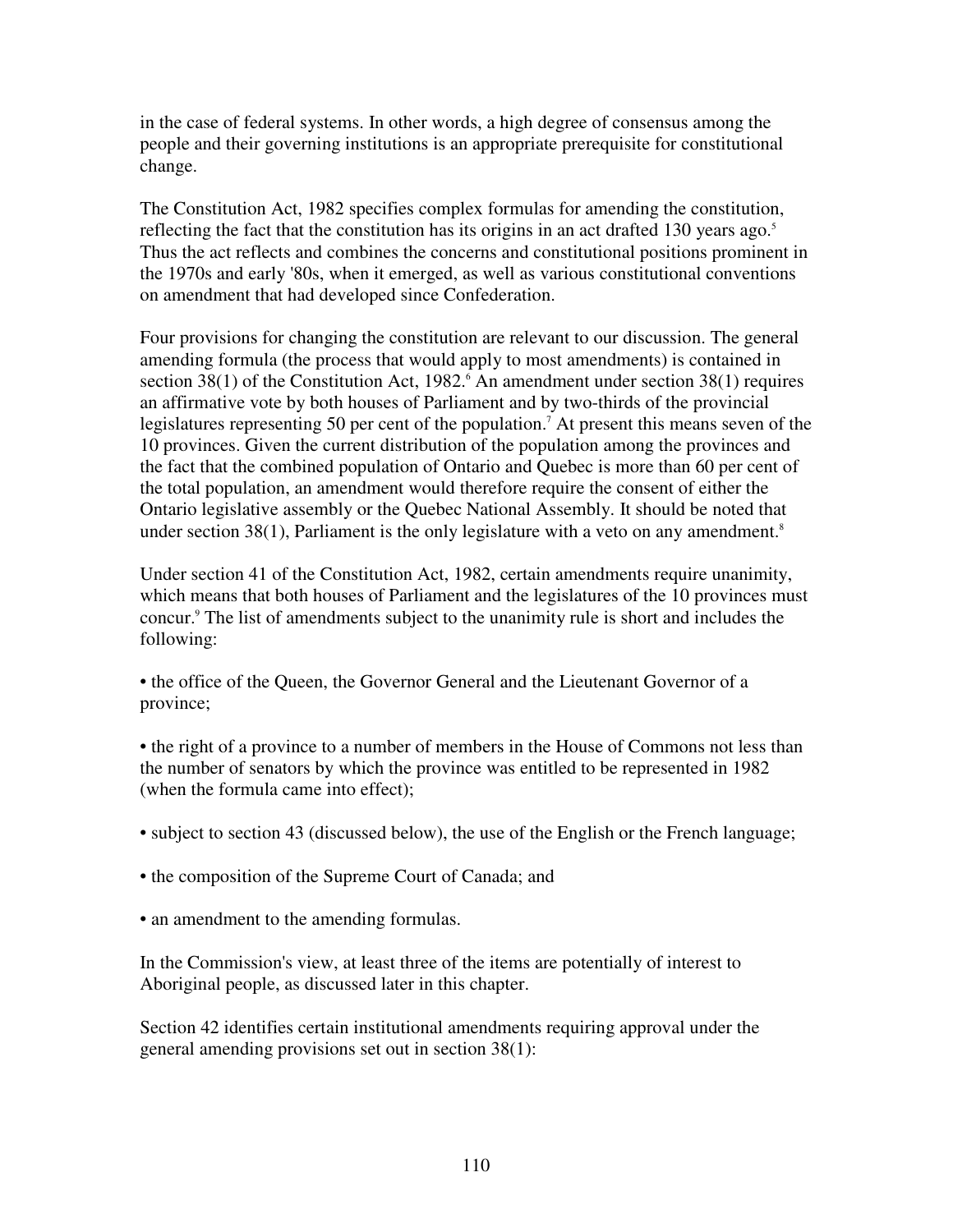• the principle of proportionate representation of the provinces in the House of Commons prescribed by the constitution of Canada;

• the powers of the Senate and the method of selecting senators;

• the number of members by which a province is entitled to be represented in the Senate and the residence qualifications of senators;

• the Supreme Court of Canada (except for amendments affecting the composition of the court);

- the extension of existing provinces into the territories; and
- the establishment of new provinces.

In effect, several provisions in sections 41 and 42 clarify the limits of Parliament's authority under section 44 to "make laws amending the constitution of Canada in relation to the executive government of Canada or the Senate and House of Commons".

The final way to amend the act is section 43, which provides for amendments that affect one or more but not all provinces. It was under this section that New Brunswick expanded the scope of its language guarantees under the Canadian Charter of Rights and Freedoms in 1993, and it is under this provision that Alberta is seeking constitutional protection for its law on the province's Metis settlements. It is also under section 43 that any alteration to boundaries between provinces would take place.

In addition to these specific requirements for approving constitutional amendments, several other provisions warrant consideration. The first is the 'opting out' provision in section 38(3). Most amendments can be secured upon agreement by both houses of Parliament and two-thirds of the legislative assemblies of provinces representing 50 per cent of the population. But what happens if one or two, but not more than three, provinces disagree with a particular amendment? Section 38 does not give any province a veto over an amendment but it does provide a protective shield. Section 38(2) identifies classes of amendments that derogate "from the legislative powers, the proprietary rights or any other rights or privileges of the legislature or government of a province".

Under section 38(3), an individual province can opt out of any amendment that falls within this category; in other words, it cannot veto an amendment, but it is not required to accept amendments to which it objects. This section applies to a wide range of constitutional provisions, including sections of the Charter, provincial legislative authority found in sections 92, 92A, 93, 94A and 95, proprietary rights with respect to natural resources in section 109, and intergovernmental immunity from taxation in section 125 of the Constitution Act, 1867. Thus, where an amendment diminishes provincial legislative authority or affects a province's natural resources or other rights, individual provinces have legal protection in situations where they are in disagreement with the amendment. However, under section 40, it is only when an amendment relates to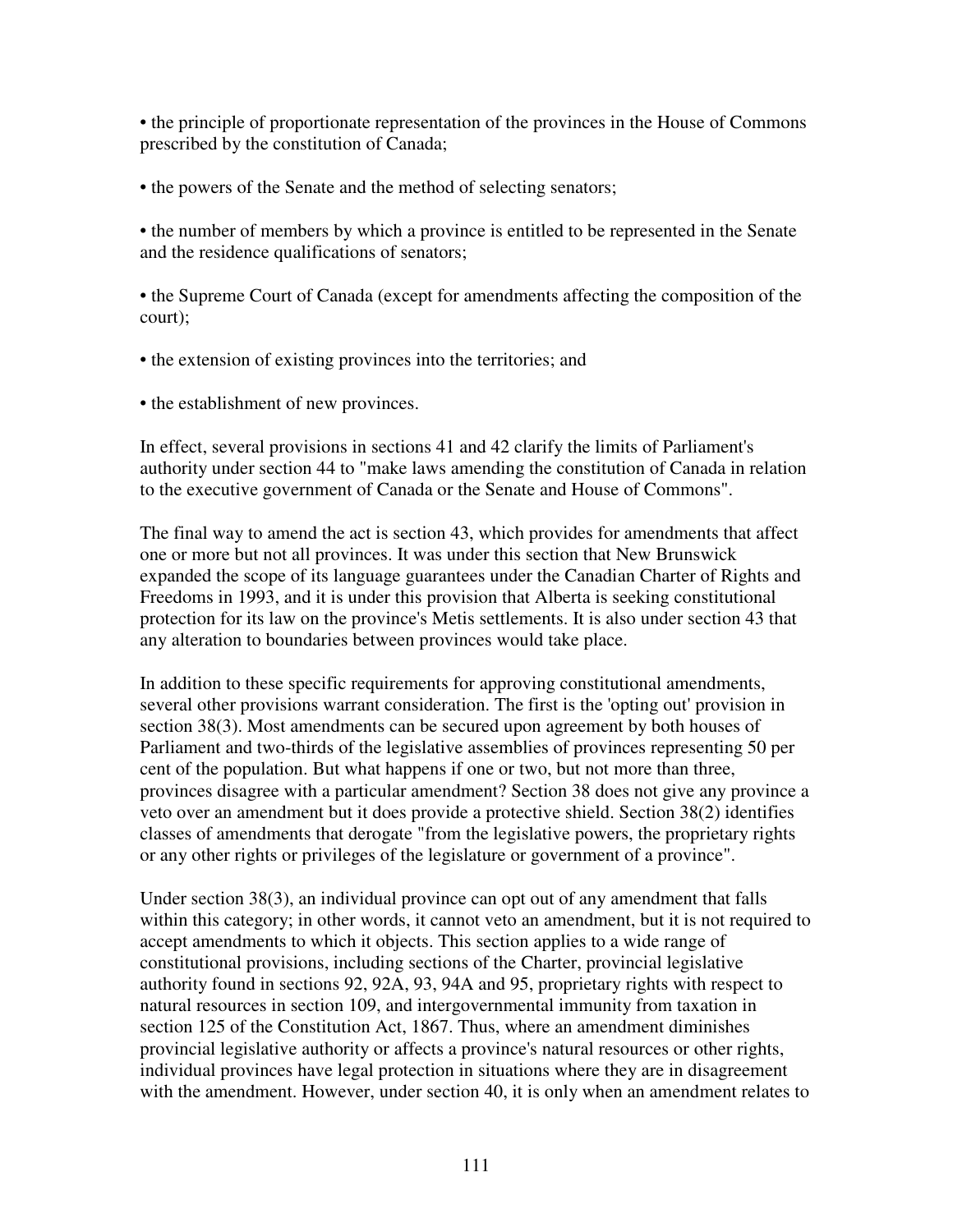education and other cultural matters that "Canada shall provide reasonable compensation to any province to which the amendment does not apply". Although the examples given apply to amendments to existing constitutional provisions, section 38(3) would also apply to any new provisions that fell within its scope.

Another provision of some importance is one regulating the time lines necessary to secure an amendment. Section 39 specifies that amendments proposed under section 38 that do not secure the required degree of support lapse after "three years from the adoption of the resolution initiating the amendment". It was on this rock that the Meech Lake amendment foundered. The same section establishes a minimum time limit as well, stating that no amendment can be proclaimed within a year of the adoption of a resolution unless all provincial legislative assemblies have dealt with the resolution. (The 1983 amendment on Aboriginal matters could not be proclaimed until 1984 because, even though it had met the necessary threshold under section 38(1), the Quebec National Assembly had not yet considered the matter.) In other words, consensus for an amendment must be developed and maintained within a fixed period of time. (There is no time limit for amendments initiated under section 41, the unanimity provision.)

It is instructive to compare the time limits set in the amending formula with the length of time it takes for a constitutional law case to move through the court system. Many of the most important Canadian constitutional law decisions have resulted from references by governments to the courts. A reference is a procedure by which a government asks a court for an interpretation of the constitution on a specific question. Only the federal government can refer questions directly to the Supreme Court. Most references are decided within a year of the request being filed. This does not include the lead time required to draft the question to be asked. References that originate at the provincial level take longer but they are also likely to be decided within the same time limits as the amending formula. Cases other than references take considerably longer and invariably would take much longer than the three-year maximum time limit contained in the amending formula.

As if the approval thresholds of the amending formula are not difficult enough, during Canada's recent experiences with constitutional amendment, governments have added some extra hurdles. Since 1982, when the amending formula was approved, our track record with respect to constitutional amendment has been marked more by failure, acrimony and complaints about the process than by success. These efforts in turn have spawned a variety of processes that are in effect supplementary procedures to the amending formula in the Constitution Act, 1982. These procedural innovations can be summarized in two words: public participation.

The doors to public participation were opened wide in 1980-81 during the parliamentary committee hearings on the draft text of the Constitution Act, 1982. With the addition of leaders of Aboriginal organizations and the two territorial governments, they were opened again, although in a different fashion, during the series of constitutional conferences "respecting constitutional matters that directly affect the Aboriginal peoples of Canada, including the identification and definition of the rights of those peoples to be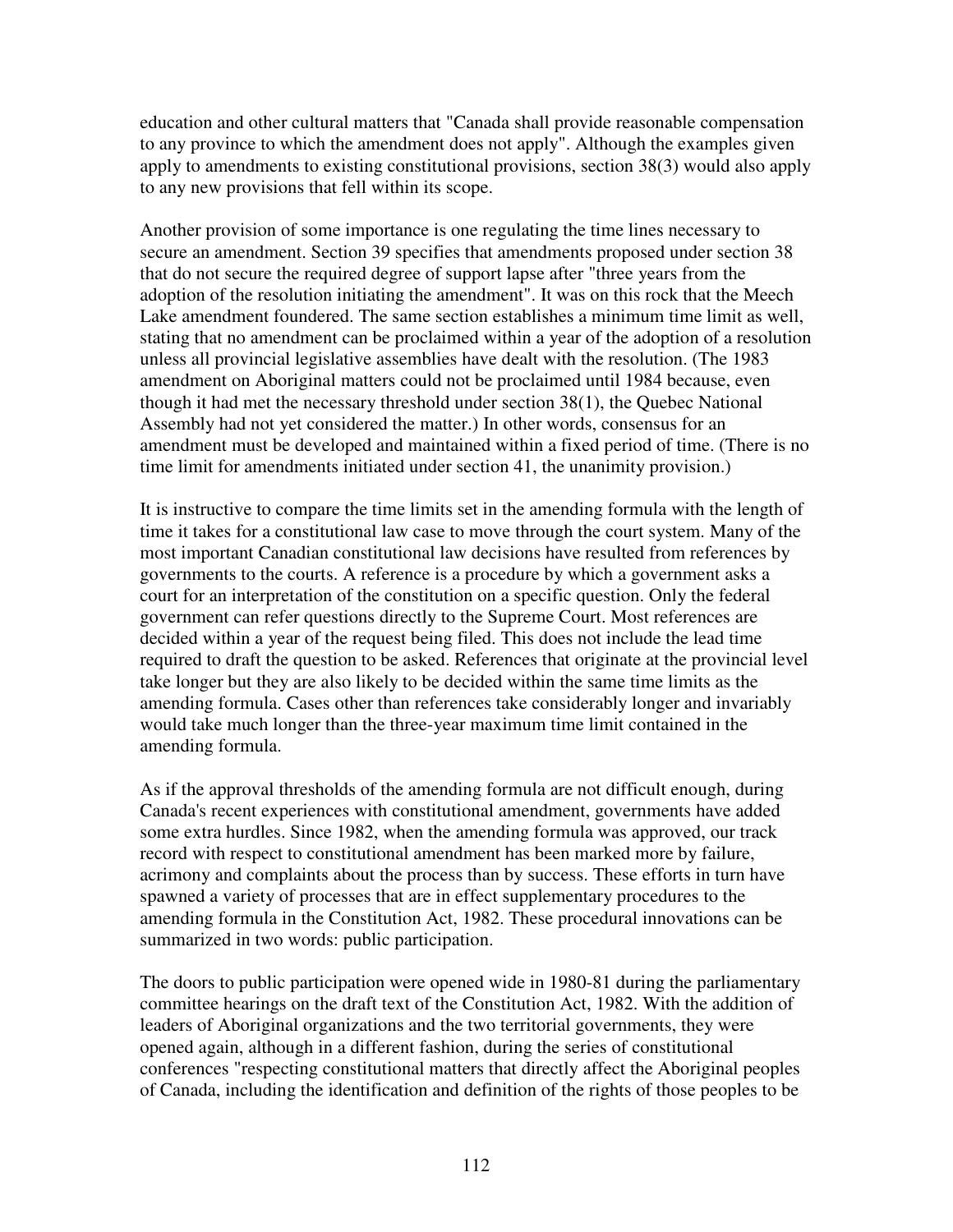included in the constitution of Canada", which took place between 1983 and 1987.<sup>10</sup> During the Meech Lake negotiations of 1987-1990 Canadians demanded a say on the proposed constitutional amendment, and public hearings were held by two parliamentary committees, one in the summer of 1987 and another in the spring of 1990, when the idea of a companion resolution to the Meech Lake resolution was given consideration. In addition, there were public hearings by legislative committees in Quebec, Manitoba, Ontario and New Brunswick. In 1992, all Canadians were involved in a new ratification process — the third country-wide referendum in Canadian history.

The recent focus on constitutional amendment has produced other policies as well. For example, in 1986, the 1983 proposed amendment to the language provisions of the Manitoba Act changed the Manitoba Legislative Assembly's rules on processing constitutional amendments, establishing a fixed number of days for debate in the legislature and setting a requirement for public hearings. It was because of these rules that Elijah Harper, the lone Aboriginal member of the Manitoba Legislative Assembly was able to delay a vote on the Meech Lake resolution until the time limit expired.<sup>11</sup> The Meech Lake experience caused both British Columbia and Alberta to enact legislation requiring a provincial referendum before the government can introduce a constitutional amendment in the legislative assembly. Quebec had two referendums on its constitutional status, one in 1980 and the second in 1995. Under federal referendum legislation, the government of Canada can conduct a constitutional referendum should it choose to do so. The difference between the federal law and those of British Columbia and Alberta is that the former is permissive while the latter are mandatory. These, then, are some of the additional challenges of constitutional amendment that have evolved over the past few years.

Before assessing the application of the amending formula to the specific concerns raised in this report, two other points should be mentioned. The first is that the Yukon and Northwest Territories have no formal role in the amending process. Both territories participated in negotiations on proposed amendments on Aboriginal matters between 1983 and 1987 and in the negotiations leading to the Charlottetown Accord, but a vote by a territorial assembly has no direct effect on the outcome. The same applies to Aboriginal nations. The 1983 amendment to the Constitution Act, 1982 commits, but does not require, federal and provincial governments to consult with Aboriginal peoples on amendments to sections of the Constitution Act in which they are mentioned, specifically section 91(24) of the Constitution Act, 1867, and sections 25, 35 and 35.1 of the Constitution Act, 1982. Thus, other than a probable say in drafting an amendment, Aboriginal people as individuals and Aboriginal nations as political entities have no formal role in ratification other than as voters in a federal or provincial referendum.

We believe, however, that a strong argument can be made that the participation of Aboriginal peoples and territorial governments in the Charlottetown negotiations established a constitutional convention requiring their participation in future constitutional conferences. Moreover, it should be understood that their participation covers all subjects on the agenda, not just those of immediate consequence to Aboriginal peoples. The reality is that the entire Constitution Act, 1982 is of concern to them. The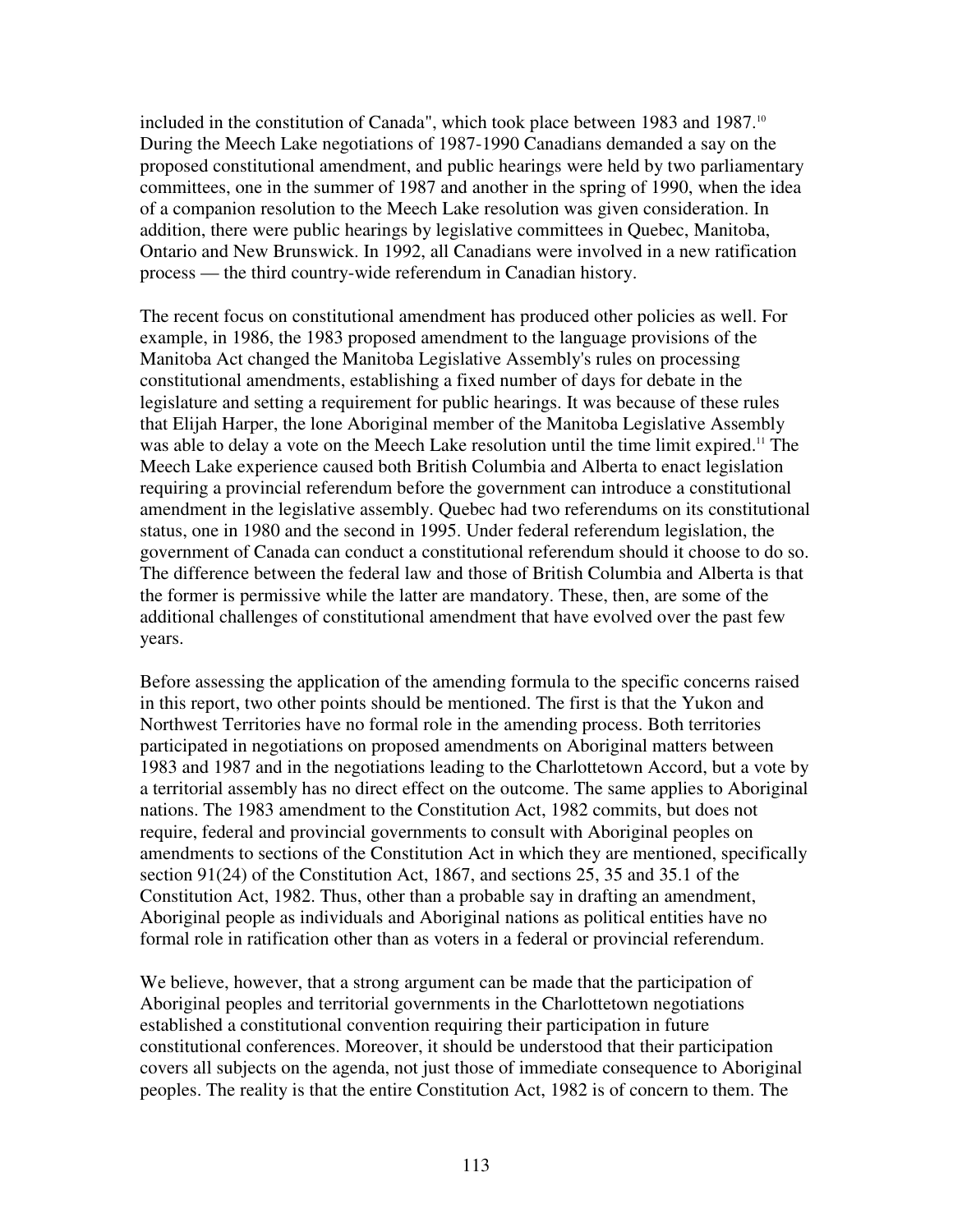moral legitimacy of any future constitutional amendment would be brought into question if Aboriginal people did not have a say in its content.

# **2. Constitutional Amendments and the Commission's Report**

How does this discussion of constitutional amendment apply to our recommendations? Again, we emphasize that the recommendations (save the one on the Alberta Metis Settlements Act) can be implemented without constitutional amendment. Nevertheless, in the event that proposals for constitutional change become the focus of government attention in the future, the matters addressed in this chapter should be on the table for consideration, with priority on the six essential elements identified at the beginning of the chapter. The Commission considered four categories of potential amendments: amendments for greater certainty, consequential amendments, institutional amendments, and others.

# **2.1 Amendments for Greater Certainty**

Two groups of recommendations in this report rely on governments and courts accepting the Commission's interpretation of the Constitution Act, 1982. The first concerns our interpretation of section 35 and is found in our discussion of the inherent right of selfgovernance as it is entrenched in the constitution (see Volume 2, Chapter 3). We have concluded that section 35 recognizes and affirms the inherent right of self-government as an existing Aboriginal and treaty right, and that Aboriginal nations can assume jurisdiction without benefit of a new treaty arrangement in core areas, including education, health, social services, languages and culture. Furthermore, we have concluded that the Canadian Charter of Rights and Freedoms applies to Aboriginal nation governments under section 32(1) and that such governments have the benefit of section 33, the notwithstanding clause.

These conclusions may be challenged, and the Supreme Court may find our interpretation incorrect. Although we think this unlikely, without the certainty provided by a constitutional amendment, it remains a possibility. The way to resolve this uncertainty is with a constitutional amendment — a negotiated amendment with Aboriginal peoples at the table to assure that their position is protected. Advocates of constitutional amendment are unwilling to adopt a 'wait and see' attitude, contending that there is too much to lose if a court decision proves unfavourable. An adverse court decision would not rule out the possibility of constitutional amendment, but it would reduce proponents' leverage at the negotiating table. After the Supreme Court gives its interpretation, it would be up to those who disagree to persuade federal and provincial governments that an alternative interpretation is preferable. Moreover, Aboriginal nations have no formal role in the amending process at present and consequently would not participate as full partners.<sup>12</sup>

What would such an amendment look like? One possible starting point would be the text drafted during the 1992 Charlottetown negotiations, which recognized the inherent right of self-government in Canada and established a constitutional framework for negotiation. But while the referendum results suggest that it was favoured by Métis people and Inuit,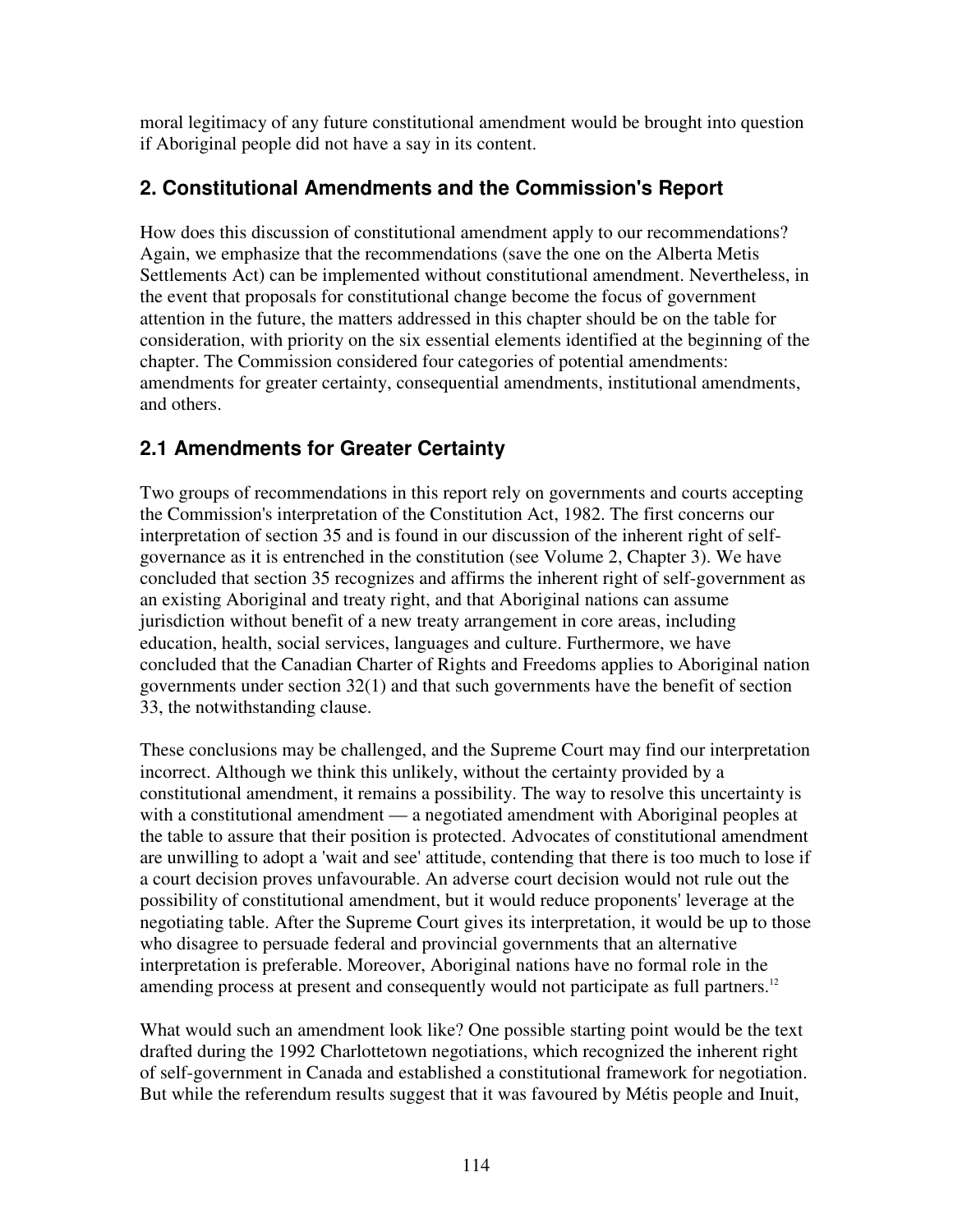many people in First Nations communities opposed that part of the amendment or the amendment on treaties. It cannot be assumed, therefore, that this text would be the starting point.

Governments might be willing to recognize the inherent right of self-government despite a restrictive interpretation of section 35 by the courts, but it is not certain they would.

We conclude that any forthcoming constitutional negotiations should include efforts to arrive at an agreed amendment to recognize explicitly Aboriginal peoples' inherent right of self-government, with Aboriginal nation governments forming one of three orders of government in Canada. Though existing treaty rights are recognized in section 35, treaty nations do not see section 35 on its own making a substantial difference with respect to Canadian governments' willingness to implement their treaty obligations. They want the question of treaty implementation on the agenda for constitutional reform.

The second amendment that could be made for greater certainty relates to section 91(24) and our conclusion that Métis people are included in the term "Indians" just as Inuit were included as a result of a Supreme Court decision in 1939 (see Volume 4, Chapter 5). <sup>13</sup> To date, the government of Canada has rejected the interpretation that section 91(24) includes Métis people. This issue may become the subject of a reference to the Supreme Court of Canada, initiated by the federal government acting on its own or at the request of the Métis National Council, which is anxious to have the issue resolved. <sup>14</sup> An amendment could be seen as the best means of providing the guarantees Métis people are seeking, an alternative that we propose in Volume 4, Chapter 5. (See our recommendation in Volume 4, Chapter 5 concerning the reference route if the government of Canada does not accept our interpretation of section 91(24) or is unwilling to pursue an amendment.)

During the negotiations leading to the Charlottetown Accord, the federal government agreed to amend section 91(24) to include Métis people. <sup>15</sup> The arguments for inclusion of Métis people varied. Some participants believed the amendment was no more than a clarification of the section, while others thought the amendment expanded the scope of the section. One issue associated with this amendment arises because jurisdiction implies the potential responsibility for expenditures. We use the term potential because the federal government does not accept financial responsibility for all Aboriginal people already within the scope of section 91(24). (See Volume 4, Chapter 7, particularly the discussion of financing social programs for Aboriginal people off Aboriginal territory.) Thus, the federal government does not consider that legislative jurisdiction necessarily implies expenditures. The implications of such an interpretation is another reason why this matter may go to court before any action is taken.

# **2.2 Consequential Amendments**

A consequential amendment is one that becomes necessary as a result of another amendment or a different interpretation of the constitution. The one constitutional amendment the Commission is recommending as essential comes under this heading —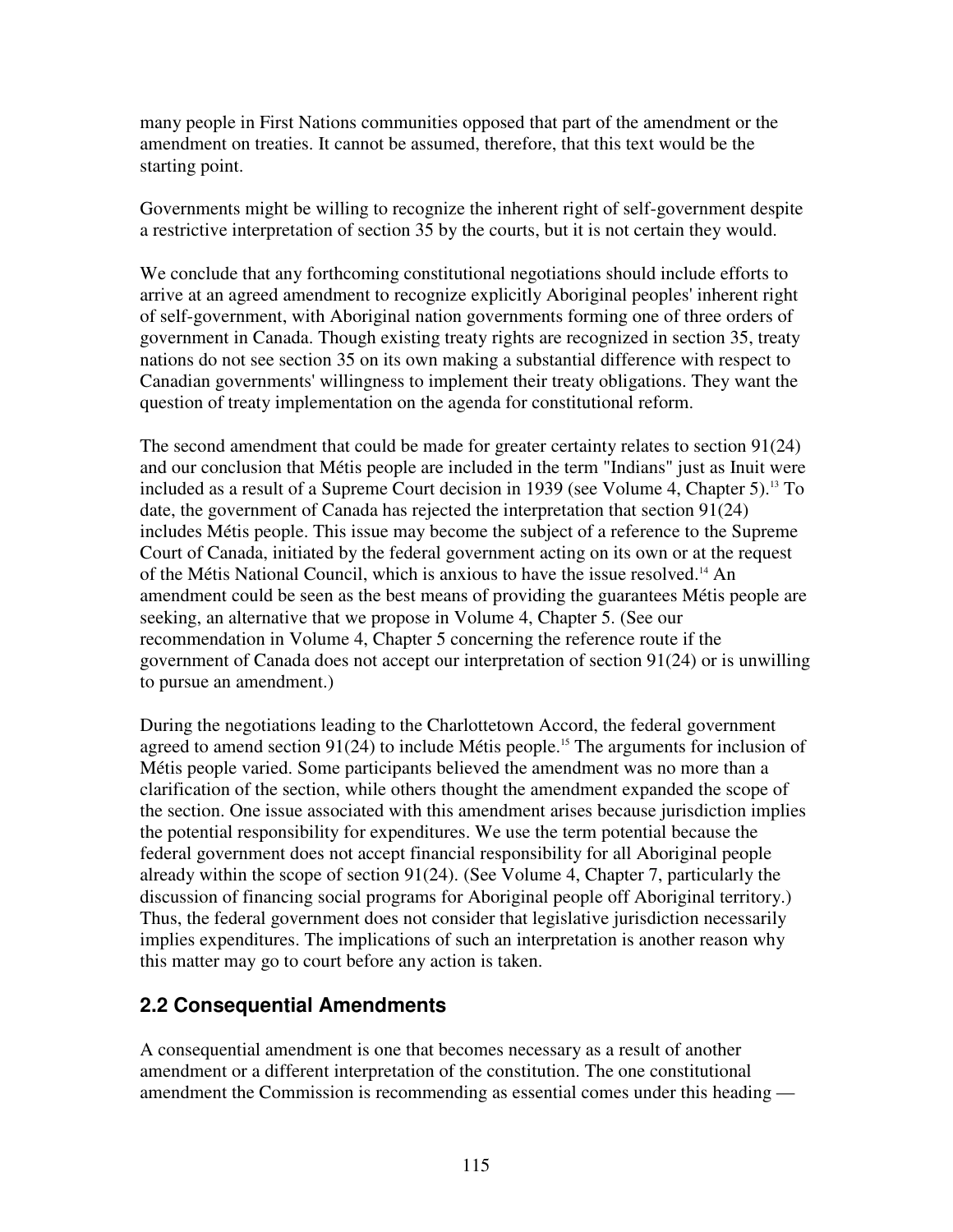an amendment to protect the Alberta Metis Settlements Act. If Métis people are included in section  $91(24)$ , then any legislation relating specifically to them passed by a provincial legislature is probably ultra vires. Also, since Alberta has set aside land for Métis settlements through provincial legislation, the only sure way of shielding the legislation from unilateral change by the legislature is through an amendment to the constitution. However, efforts by Alberta to have such an amendment approved by the procedures of section 43 have not been successful.

The Charlottetown Accord proposed two such amendments, one amending the Constitution Act, 1867 and the other the Alberta Act, 1905. 16 In discussions on these amendments it became clear that the Alberta legislation required constitutional protection to prevent any future unilateral changes in it by the Alberta legislature and to prevent the provincial statute from being declared ultra vires. For these reasons, we recommended a constitutional amendment confirming the Alberta Metis Settlements Act (see Volume 4, Chapter 5).

# **2.3 Institutional Amendments**

Institutional amendments relate to the structure and functioning of Parliament, the addition of new provinces and the amending formula.

In Volume 2, Chapter 3, we examined Aboriginal participation in the Senate and House of Commons and the idea of a third house of Parliament. Changes to the constitution in these areas require either the consent of Parliament and two-thirds of the provinces representing 50 per cent of the population (section 38) or unanimity (section 41). Most of these amendments are identified in either section 41 or section 42 of the amending formula. Amendments to the six matters listed in section 42 must meet the threshold requirements of section 38. The opting out provisions of section 38 do not apply to the amendments discussed under this heading.

## *The Senate*

Canada is divided into four Senate divisions: Ontario, Quebec, the Maritimes and the West. Representation for Newfoundland and Labrador and the two territories is also provided for, the former as a result of Newfoundland's admission to Canada in 1949, and the latter through a constitutional amendment in 1975, made before the amending formula was adopted in 1982. During the Charlottetown negotiations, separate Aboriginal representation in the Senate was thought to be both necessary and desirable, but the details were left to post-referendum negotiations. <sup>17</sup> Any change in the overall composition of the Senate, such as the establishment of an Aboriginal division, would require a constitutional amendment under section 38(1).

## *The House of Commons*

Section 42 details the procedures to be followed under section 38(1) in the event of amendments to "the principle of proportionate representation of the provinces in the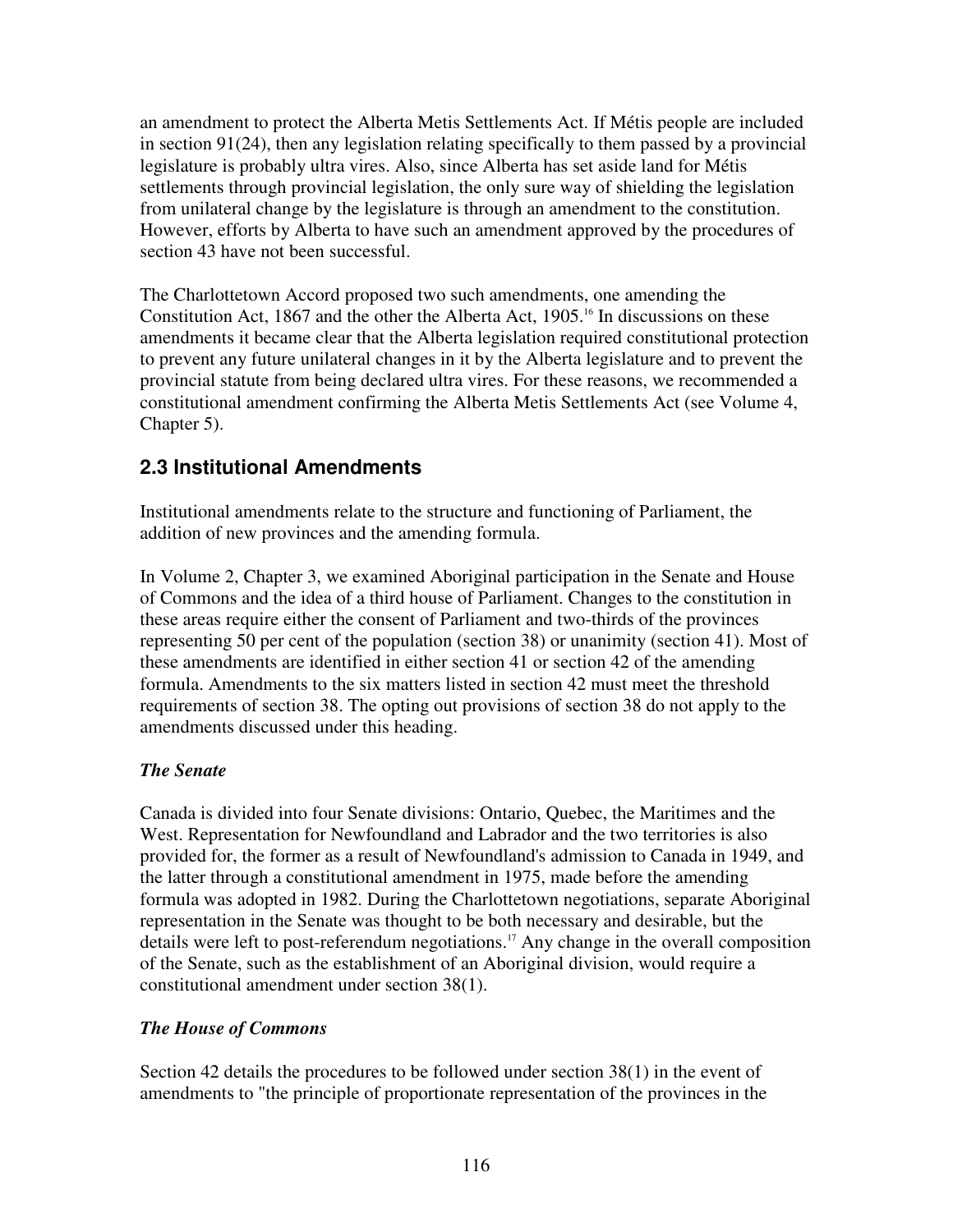House of Commons prescribed by the Constitution of Canada". <sup>18</sup> The Royal Commission on Electoral Reform addressed the question of separate representation for Aboriginal peoples in the House of Commons but did not propose a constitutional amendment. 19 If separate Aboriginal constituencies were established as part of the existing seats allocated to a province, no amendment would be necessary, because the principle of proportionate representation would not have been modified. However, establishing separate Aboriginal representation in the House of Commons where constituencies cross provincial boundaries or the principle of proportionate representation is altered will require a constitutional amendment.

#### *An Aboriginal House of Parliament*

Section 17 of the Constitution Act, 1867 defines Parliament as follows:

There shall be One Parliament of Canada, consisting of the Queen, an Upper House styled the Senate, and the House of Commons.<sup>20</sup>

In Volume 2, Chapter 3, we recommended that Parliament establish an Aboriginal parliament as the first step toward creating a House of First Peoples or a third house of Parliament with its own special role in the legislative process. This would be possible only through constitutional amendment. What is less clear is whether such an amendment requires the consent of Parliament and all the provinces (section 41) or Parliament and two-thirds of the provinces representing 50 per cent of the population (section 38). Unanimity might be required because such an amendment could be seen as affecting the office of the Queen. Given the significance of such a change in Canada's legislative institutions, unanimity would likely be desirable.

#### *The Supreme Court*

We believe that the Supreme Court of Canada should include at least one Aboriginal member. At any time, the federal government could appoint an Aboriginal person to fill a vacancy on the court. We believe that a requirement that one of the justices be Aboriginal should be the subject of an constitutional amendment. This would require provincial unanimity whether it involved designating one of the existing nine seats or expanding the size of the court.

#### *Creating new provinces*

Section  $42(1)(f)$  provides for the establishment of new provinces through constitutional amendment. For example, converting the northern territories to provinces would require the consent of Parliament and two-thirds of the provinces representing 50 per cent of the population. The territories themselves would have no say in the matter other than submitting a request.

Creating new provinces has been controversial ever since accession to provincial status was included in the amending formula. The territorial governments and many Aboriginal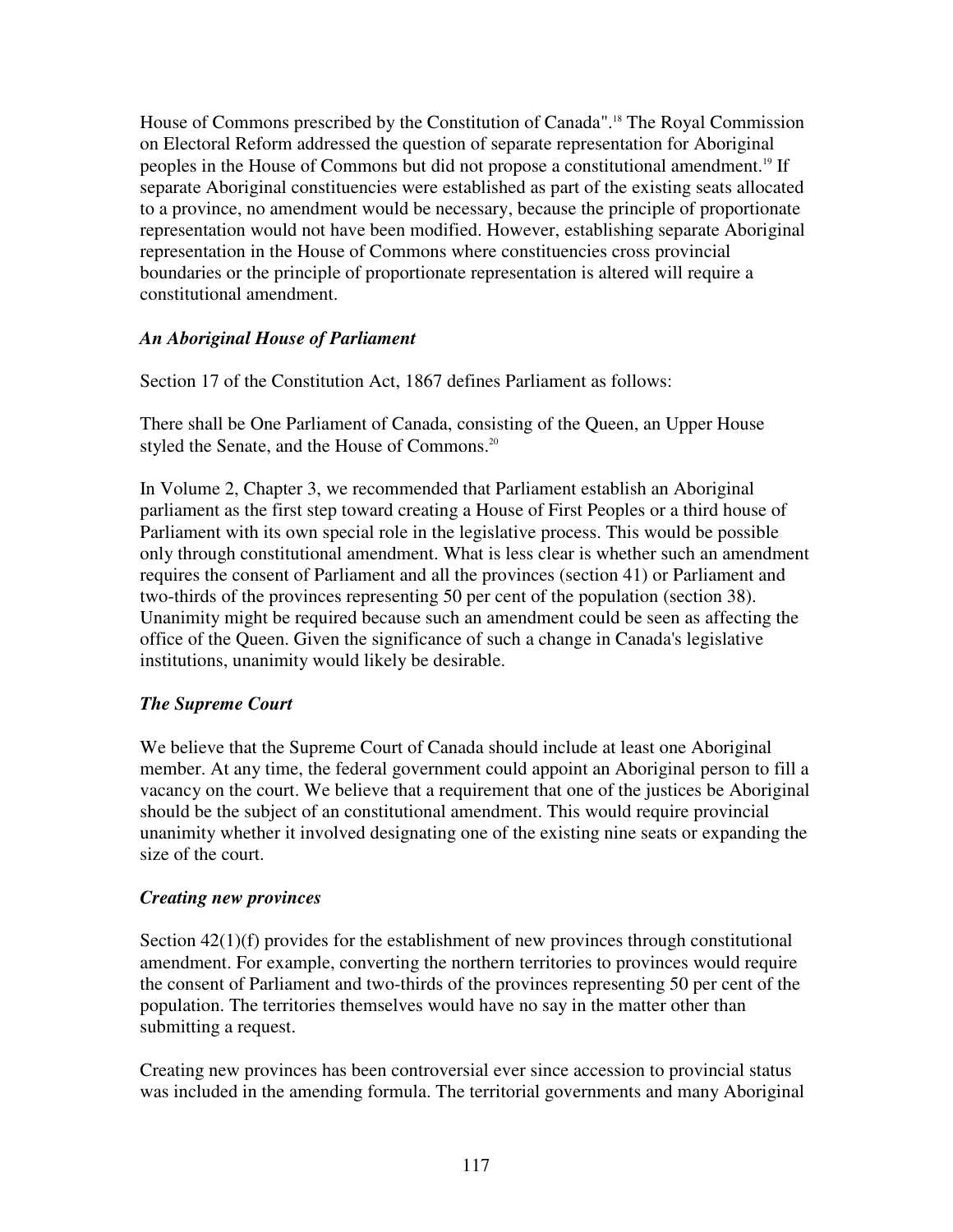people were extremely critical of the Meech Lake proposal to change the amending formula from two-thirds of the provinces with 50 per cent of the population to unanimity. The territories were not enamoured of the 1982 provisions, but they were even less enthusiastic about the proposed alteration. Indeed their criticism was one of a number that led eventually to the failure of the Meech Lake Accord.

Territorial leaders were full participants in the deliberations leading up to the 1992 Charlottetown Accord. They argued that admitting new provinces should be determined by Parliament alone, as it had been before 1982 under the provisions of the Constitution Act, 1871.<sup>21</sup> It was under these provisions that Parliament created the provinces of Alberta and Saskatchewan in 1905. Others at the table were concerned about new provinces being created by Parliament alone and the implications of this for the amending formula and representation in a reformed Senate organized around the principle of provincial equality. In the end a compromise was reached: the territories could be admitted as new provinces under an amended version of the provisions of the Constitution Act, 1871, but they would not participate in constitutional amendments under sections 38, 41 or 42, and their representation in the Senate would remain as it was before they became provinces.<sup>22</sup>

Some scholars have suggested that consideration be given to creating an Aboriginal province. <sup>23</sup> Should this idea be pursued, proponents would need to seek approval under section 42(1)(f). Presumably, the position of such a province within the overall constitutional framework — for example, representation in the Senate and House of Commons — would be addressed during negotiations leading to its establishment. It should be noted, however, that participation in constitutional amendments would be governed by the unanimity provisions of section 41.

#### *Constitutional amendment*

Apart from the federal government's commitment to consult Aboriginal peoples on amendments to sections of the constitution that mention them, Aboriginal peoples have no formal role in the amending procedure. Before Aboriginal people can have a say, the amending formula requiring unanimity under section 41 must be changed. The Charlottetown Accord provided for Aboriginal participation in amendments that refer specifically to them. Such amendments required "the substantial consent of the Aboriginal peoples referred to" in addition to the procedures already in place.<sup>24</sup> Given this rather vague wording and lack of clarity on the meaning of "substantial consent", it is evident that further attention would need to be given to devising a means not only to consult Aboriginal peoples, but also to obtain their consent to amendments that would affect their rights under sections 25, 35, 35.1 and 91(24).

These are areas of the constitution over which Aboriginal peoples should have a veto. As mentioned earlier, the Parliament of Canada, in February 1996, passed an Act Respecting Constitutional Amendments to 'lend' the federal veto to five regions as an interim step pending broader constitutional reform. 25 If that broader reform is not forthcoming or does not encompass an Aboriginal veto over sections 25, 35, 35.1 of the Constitution Act,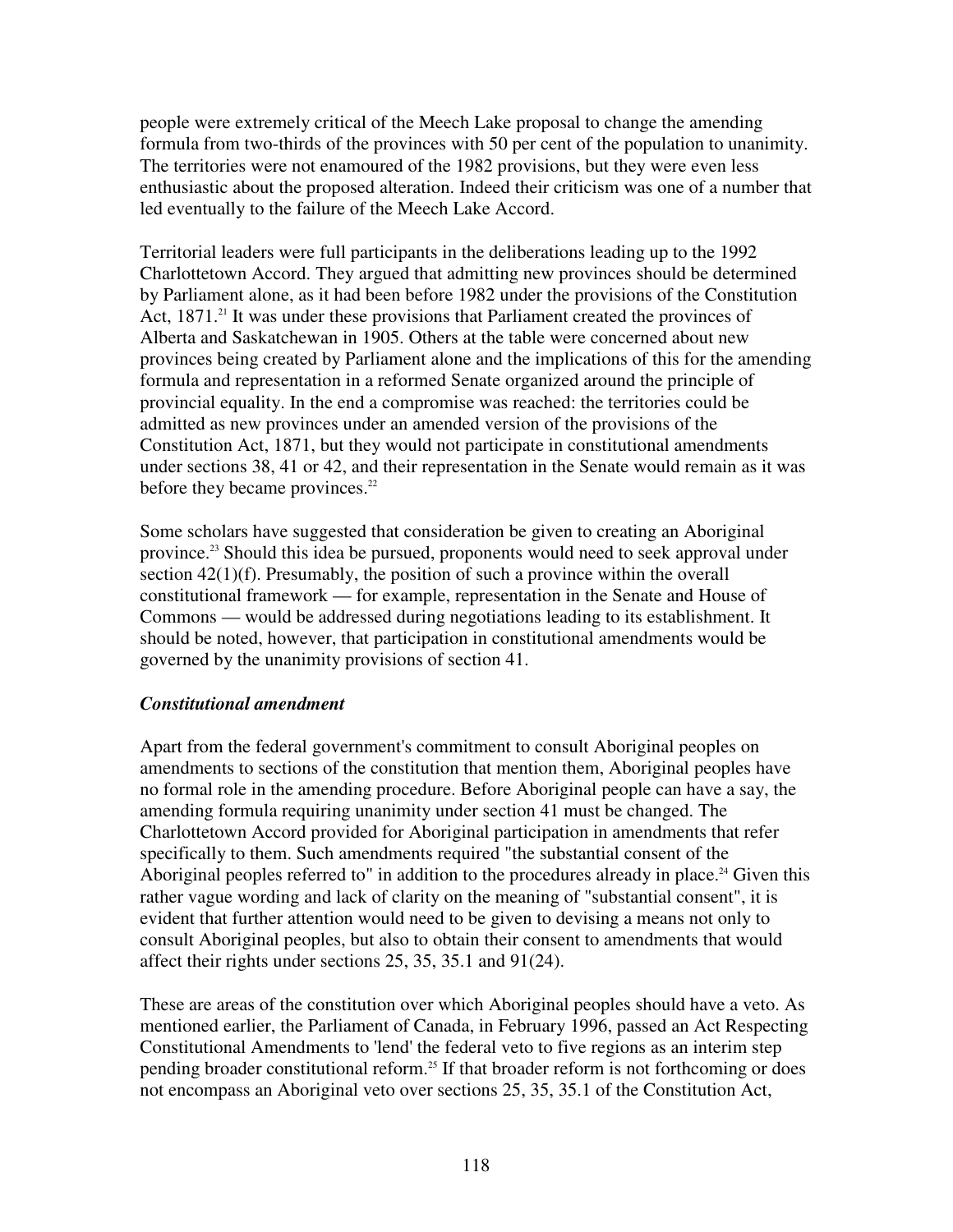1982 and section 91(24) of the Constitution Act, 1867, then this new act should be amended to lend the federal veto to Aboriginal peoples for those sections.<sup>26</sup>

Several other possible constitutional amendments emerge from this report. They include amendments to clarify the current constitution, entrench certain constitutional principles and incorporate some of our recommendations.

#### *Clarification*

During our deliberations, questions were raised about the meaning of certain parts of section 35 of the Constitution Act, 1982. Apart from our conclusion about the inherent right of self-government, two other provisions may require clarification through amendment as opposed to court action. One relates to the term Métis in section 35(2) and what is intended by it. It is not clear whether it is limited to the western Métis Nation or has a broader meaning.

The second matter in need of clarification is section 35(3), which reads as follows: "For greater certainty, in subsection (1) 'Treaty rights' includes rights that now exist by way of land claims agreements or may be so acquired."<sup>27</sup> The basic understanding of this provision is that rights contained in modern land claims agreements are given constitutional protection under section 35(1) as soon as such agreements are concluded. Some might argue that this gives them the effect of constitutional amendments, but we do not think so. In our view, under section 35(3) the content of Aboriginal and treaty rights is simply expanded to include these recently acquired rights. If we are correct in this, there is no conflict between section 35(3) and the requirements of the amending formula.

#### *Entrenchment of constitutional principles*

The principle that comes to mind most readily is the fiduciary responsibility of governments to Aboriginal peoples, an issue that was also addressed during the Charlottetown round. Aboriginal leaders emphasized then that none of the changes in the division of powers set out in the final agreement in any way limited the federal fiduciary responsibility to Aboriginal peoples.<sup>28</sup> The more compelling question is whether it is even realistic to try to capture such a broad legal principle by means of a constitutional amendment.

#### *Entrenchment of some measures we recommend*

The two recommendations in this category are the proposed Royal Proclamation and the Aboriginal Lands and Treaties Tribunal. The Royal Proclamation is a highly symbolic act with no specific constitutional status other than as part of the constitution in the broader sense of the word. With constitutional recognition, however, it would also have constitutional protection. This principle of constitutional protection can also be applied to the tribunal. An amendment under section 38 would demonstrate provincial endorsement of the Aboriginal Lands and Treaties Tribunal and its role and would also resolve certain problems associated with its composition. Such an amendment could include provisions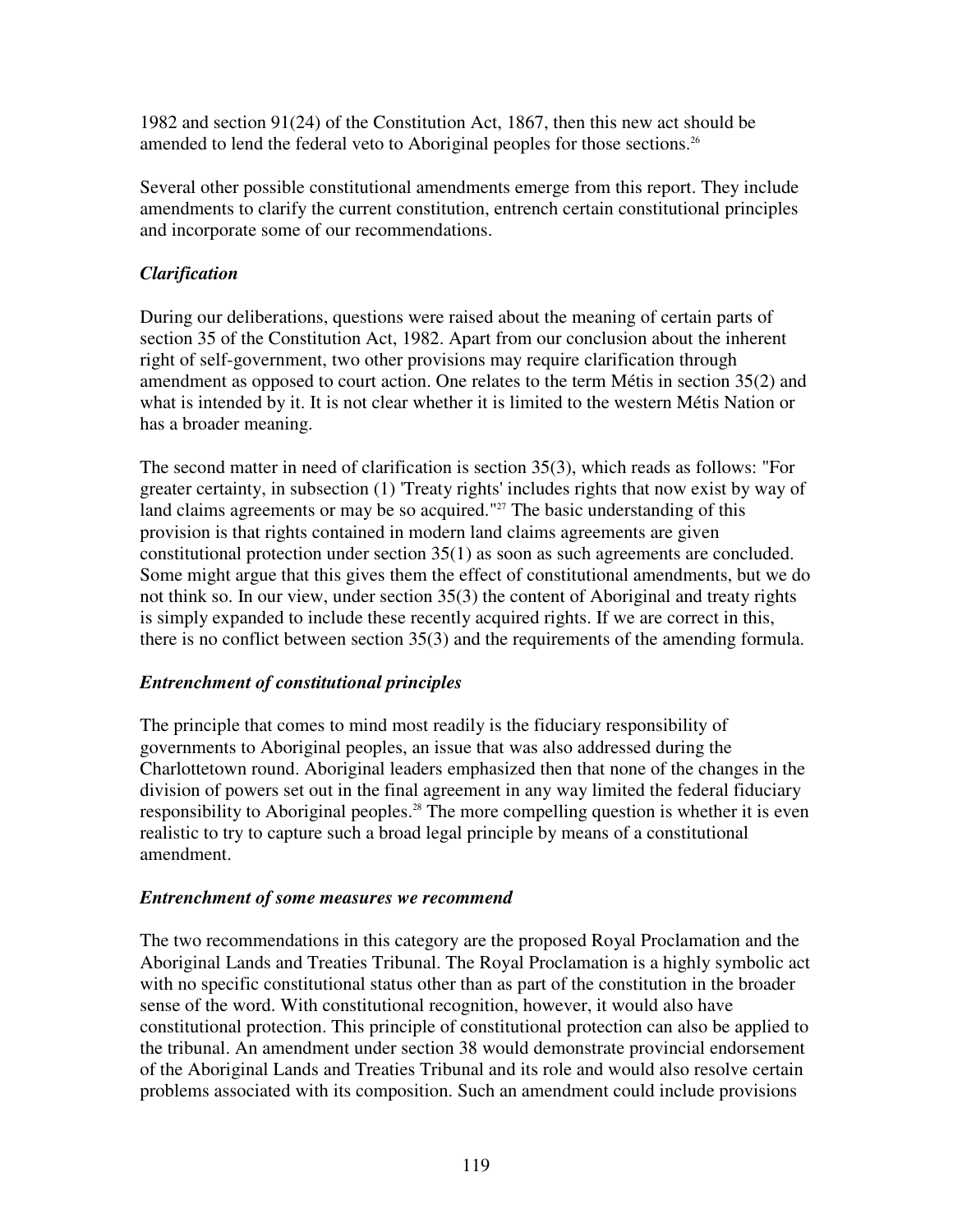on the jurisdiction of the tribunal and the method for selecting members. This would solve any problems that might arise with respect to section 96 courts. (See Volume 2, Chapter 4 for a complete discussion of these issues.)

#### *Equalization and regional disparities*

An amendment to section 36 of the Constitution Act, 1982, concerning equalization and regional disparities, warrants consideration. Specifically, the section should be amended to reflect the Aboriginal order of government and state that the commitment of Parliament and the government of Canada to the principle of making equalization payments extends to Aboriginal governments (see Volume 2, Chapter 3).

#### *Intergovernmental immunity from taxation*

Another amendment that should be made to the Constitution Act, 1867 concerns section 125 regarding intergovernmental immunity from taxation. (see Volume 2, Chapter 3). Since the principle is already established in the constitution, there is every reason to extend it to Aboriginal governments.

When the amending formula was drafted, it was thought prudent to examine its operation some time after it came into effect. Section 49 therefore required a review within 15 years of the date of the proclamation of the Constitution Act, 1982, which meant sometime before 17 April 1997. The only constitutional requirement was that the prime minister convene a first ministers conference to consider the operation of the amending formula.

On 21 June 1996, the government of Canada convened a first ministers conference. The government argues that this conference met the requirements of section 49. Efforts by Aboriginal organizations to be heard at the conference were unsuccessful. The conference did not result in recommendations for change in the amending process.

If history provides any guidance, federal and provincial governments will probably meet at some time to review the need for and possibly outline a number of constitutional amendments. When such a meeting might occur is a matter of conjecture. We are convinced, however, that Aboriginal people must be represented at any such conference. To do otherwise would be to repeat the mistakes of the past.

# **2.4 Other Amendments**

#### **Recommendations**

The Commission recommends that

## **5.5.1**

Representatives of Aboriginal peoples be included in all planning and preparations for any future constitutional conference convened by the government of Canada.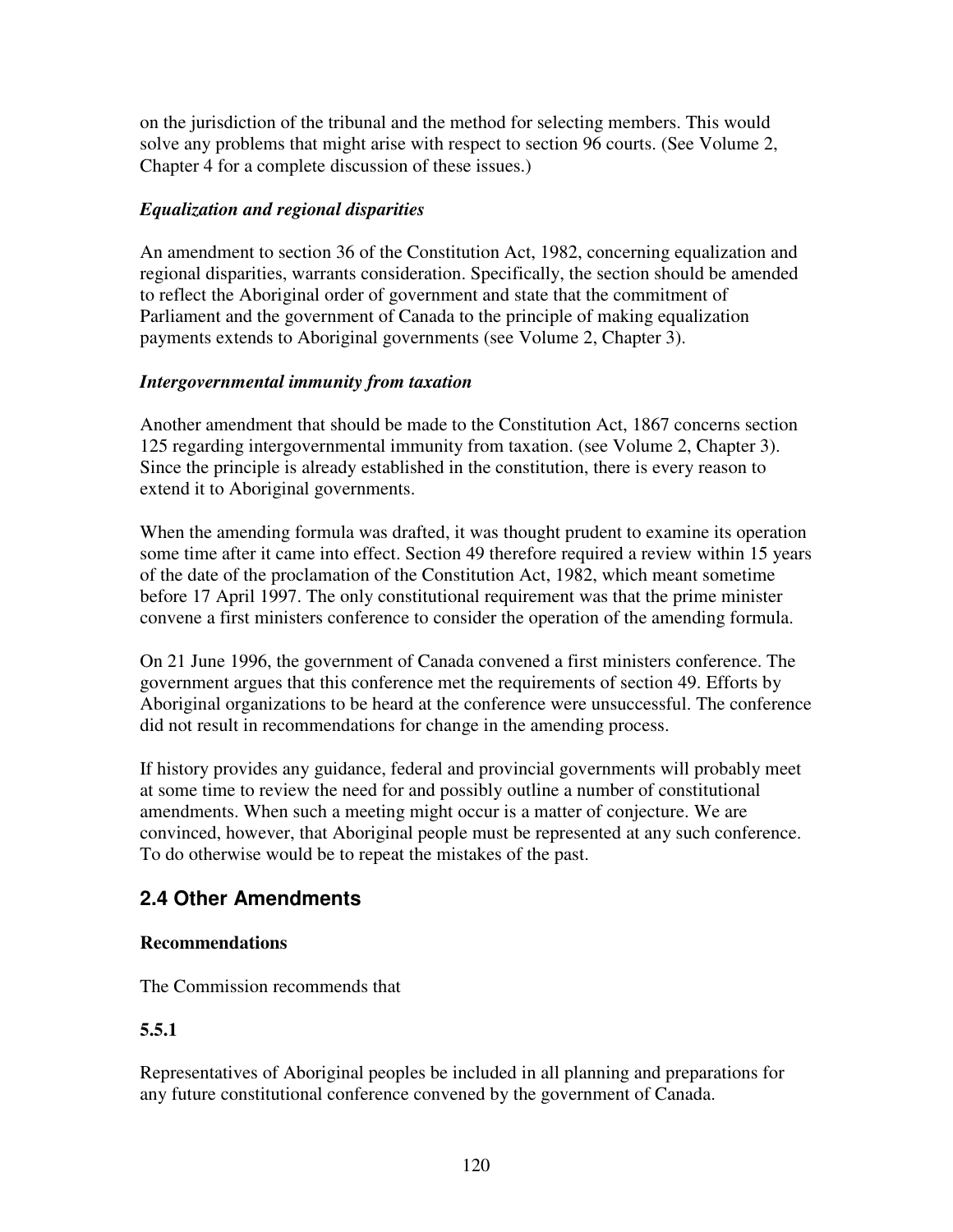## **5.5.2**

A role for Aboriginal peoples and their governments in the amending process, including a veto for Aboriginal people on changes to sections 25, 35, 35.1 of the Constitution Act, 1982 and section 91(24) of the Constitution Act, 1867, be one matter for consideration at any future conference.

## **5.5.3**

Other matters of concern to Aboriginal peoples, including, in particular, explicit recognition of the inherent right of self-government, treaty making and implementation, the inclusion of Métis people in section 91(24), entrenchment of the Alberta Metis Settlements Act, and alterations to section 91(24) to reflect the broad self-governing jurisdiction of Aboriginal nations, form part of the constitutional agenda.

Taken together, the changes we propose to protect Aboriginal interests would constitute a comprehensive amendment to the constitution. Some of our proposals will be controversial. Nevertheless, if all governments and Aboriginal peoples accept the main premises of our report, the changes we propose are attainable.

Constitutional amendments do not happen overnight. They are usually the result of extensive negotiations. Even when negotiators reach agreement on an amendment, there is no guarantee that the amendment will be ratified. As recent experience has shown, constitutional amendment is anything but easy.

Even if discussions resume, a number of preliminary questions would arise: What is the likelihood of discussions succeeding? Would amendments related to Aboriginal peoples be part of a larger process of reform, comparable to the Charlottetown process, or would they be examined in a discrete process, as they were between 1983 and 1987? Did the 1992 referendum on the Charlottetown Accord establish a constitutional convention with respect to future constitutional amendments, at least for amendments of that magnitude? (In Quebec the referendum was conducted under the provincial law, whereas in the rest of the country the federal referendum law was used, including in British Columbia and Alberta, where a referendum is required for constitutional amendments. In those two provinces, at least, the decision is already made.) Who would initiate the negotiations? How much time should be devoted to the exercise? Would negotiation start with the Charlottetown text or would negotiators wipe the slate clean and start over again? How would public input, both Aboriginal and non-Aboriginal, be accommodated?

We have outlined the issues surrounding constitutional amendment because the subject kept recurring as we discussed our recommendations, although it surfaced very rarely during our hearings. <sup>29</sup> Constitutional amendment is certainly one way to achieve selfgovernment. As we have stated repeatedly, however, and in light of what appears to be general acceptance that section 35 includes Aboriginal peoples' inherent right of selfgovernment, we believe that the constitution already presents avenue for implementing the major structural changes recommended in this report. If this assessment is correct, the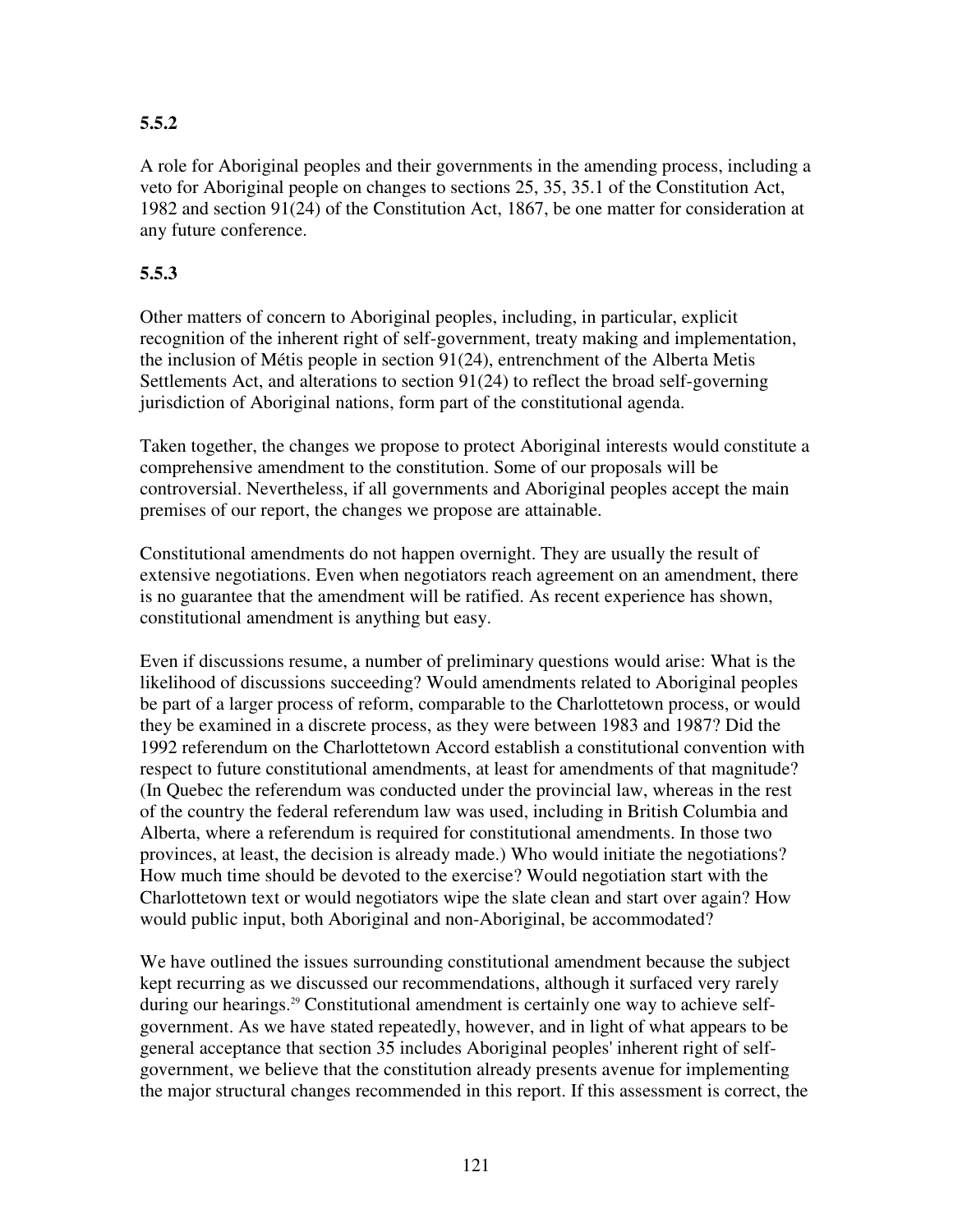constitutional amendment route is no longer essential to secure the desired result. Meaningful change can be achieved within the existing constitutional framework, which has proved remarkably resilient and flexible.

Even so, the Constitution Act, 1982 does not reflect the role and status that Aboriginal nations should have in the life of this country. There have been several attempts in the past two decades to rectify this omission — the amendments of 1982 and 1983, the constitutionally mandated first ministers conferences on Aboriginal matters, and the Charlottetown Accord. But the omission remains. We therefore believe strongly that the path to a renewed relationship between Aboriginal nations and Canada would be clearer and surer if the relationship of equality and respect we envisage were reflected in a constitution that was amended to include

1. explicit recognition that section 35 includes the inherent right of self-government as an Aboriginal right;

2. an agreed process for honouring and implementing treaty obligations;

3. a veto for Aboriginal peoples on amendments to sections of the constitution that directly affect their rights, that is, sections 25, 35, and 35.1 of the Constitution Act, 1982 and 91(24) of the Constitution Act, 1867;

4. recognition that section 91(24) includes Métis people along with First Nations and Inuit;

5. constitutional protection for the Alberta Metis Settlements Act; and

6. alterations to section 91(24) to reflect the broad self-governing jurisdiction Aboriginal nations can exercise as an inherent right and to limit federal powers accordingly.

# **Notes:**

**1** Royal Commission on Aboriginal Peoples (RCAP), *Partners in Confederation*: Aboriginal Peoples, Self-Government, and the Constitution (Ottawa: Supply and Services, 1993).

## **2** See RCAP, *Partners in Confederation*.

**3** For a more extensive commentary on these two perspectives, see Volume 2, Chapter 3 on governance, in particular the discussion of the Canadian Charter of Rights and Freedoms. See generally Kent McNeil, "Aboriginal Governments and the Canadian Charter of Rights and Freedoms: A Legal Perspective", research study prepared for RCAP (1994); and Peter W. Hogg and Mary Ellen Turpel, "Implementing Aboriginal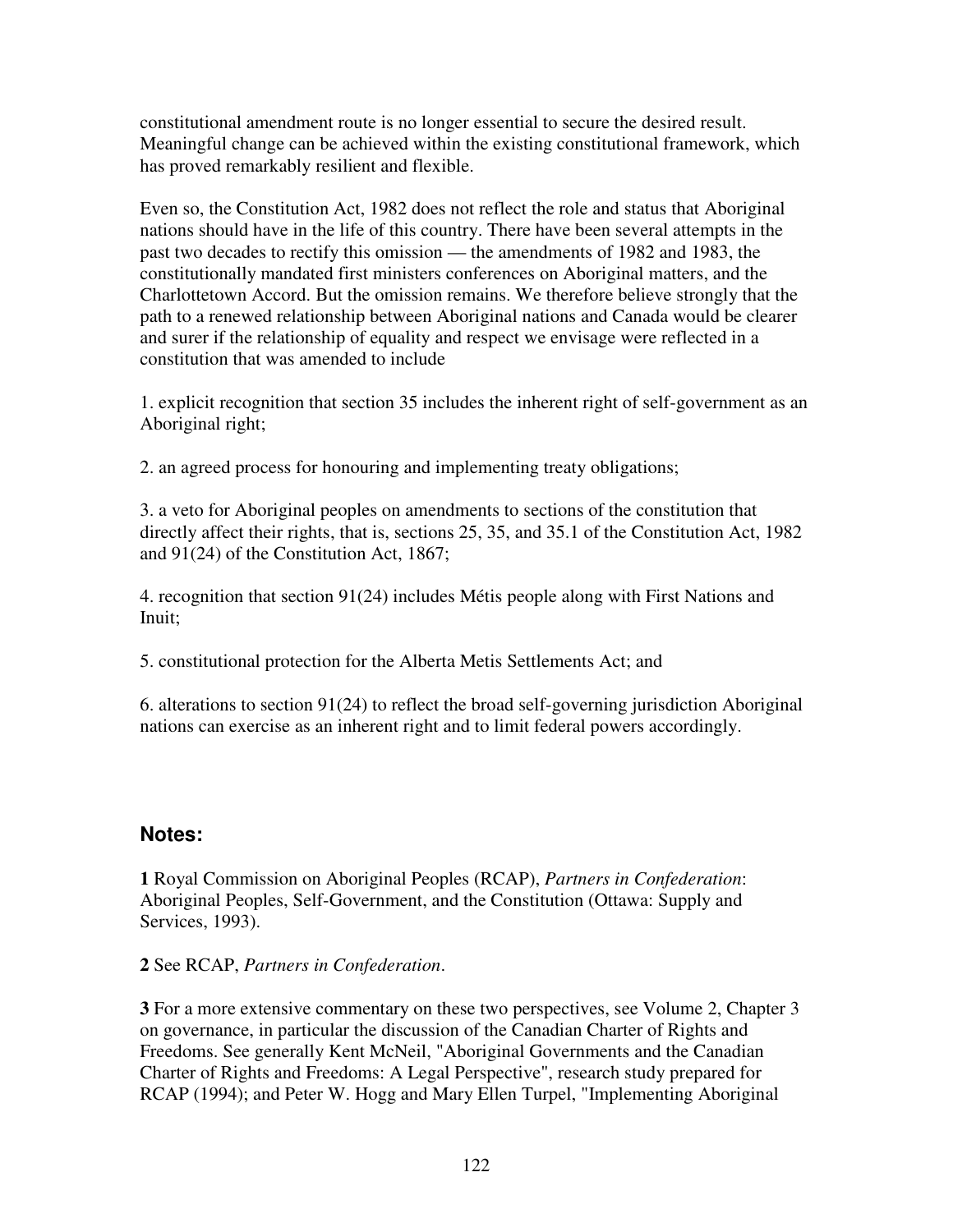Self-Government: Constitutional and Jurisdictional Issues", in *Aboriginal Self-Government: Legal and Constitutional Issues* (Ottawa: RCAP, 1995). See also RCAP, *Bridging the Cultural Divide*: A Report on Aboriginal People and Criminal Justice in Canada (Ottawa: Supply and Services, 1996), pp. 257-267. For more information about research studies prepared for RCAP, see A Note About Sources at the beginning of this volume.

**4** R. v. Sioui, [1990] 1 S.C.R. 1025; and R. v. Sparrow, [1990] 1 S.C.R. 1075.

**5** Discussions on an amending formula began in 1927 (when the relevant statute was the British North America Act, now the Constitution Act, 1867) and continued intermittently until the proclamation of the Constitution Act, 1982. In 1964, consensus was reached on an amending procedure known as the Fulton-Favreau formula. In 1971, consensus was reached on a regionally based amending procedure known as the Victoria formula. The latter was the amending formula initially included in the patriation resolution introduced in Parliament in October 1980. As a consequence of federal-provincial negotiations in November 1981, the Victoria formula was dropped from the resolution and the amending formula now contained in the constitution was added. Discussions did not end at that point but have continued ever since. Proposed changes to the 1982 provisions can be found in both the Meech Lake and Charlottetown legal texts. The amending formula was also the subject of study by a special joint committee of the Senate and the House of Commons in 1991.

**6** This would include most amendments to the Canadian Charter of Rights and Freedoms, the division of powers, interprovincial trade, intergovernmental tax immunity, equalization and regional disparities, the Senate and the Supreme Court other than its composition.

**7** Note that under section 47 of the Constitution Act, 1982, the Senate has only a suspensive veto of 180 days on amendments. In 1987 the Senate delayed its approval of the Meech Lake resolution adopted by the House of Commons, and the House of Commons passed the resolution a second time, thereby giving federal approval.

**8** Under An Act respecting constitutional amendments, S.C. 1996, c. 1, s. 1(1), "No Minister of the Crown shall propose a motion for a resolution to authorize an amendment to the Constitution of Canada, other than an amendment in respect of which the legislative assembly of a province may exercise a veto under section 41 or 43 of the Constitution Act, 1982, or may express its dissent under subsection 38(3) of that Act, unless the amendment has first been consented to by" provinces representing five regions: the Atlantic provinces, Quebec, Ontario, the prairie provinces and British Columbia.

**9** Note that the Senate's role under section 41 is limited to a suspensive veto just as it is under section 38.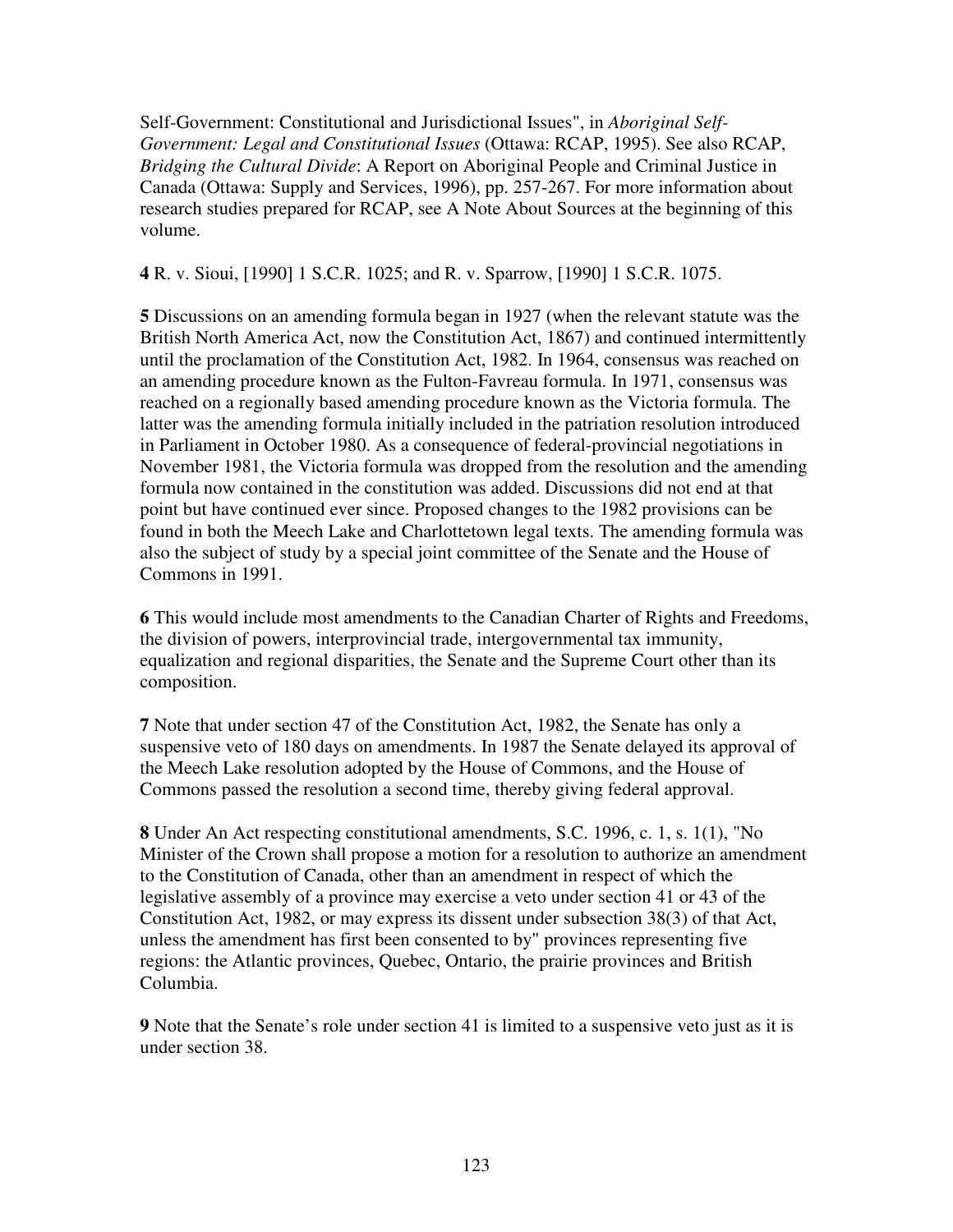**10** Section 37 of the Constitution Act, 1982 required that a single conference be convened. The amendment that emerged from that conference continued the process until 1987.

**11** See David C. Hawkes and Marina Devine, "Meech Lake and Elijah Harper: Native-State Relations in the 1990s", in How Ottawa Spends: The Politics of Fragmentation, 1991-92, ed. Frances Abele (Ottawa: Carleton University Press, 1991).

**12** One example of an amendment brought about as a direct result of Supreme Court decisions is section 92A, concerning natural resources. See J. Peter Meekison and Roy Romanow, "Western Advocacy and Section 92A of the Constitution", in J. Peter Meekison, Roy Romanow and William D. Moull, Origins and Meaning of Section 92A: The 1982 Constitutional Amendment on Resources (Montreal: Institute for Research on Public Policy, 1985). Consider also the complete lack of success Newfoundland has had in securing an amendment on offshore resources.

**13** Re term "Indians", [1939] 1 S.C.R. 104. See Bradford W. Morse and John Giokas, "Do the Métis Fall Within Section 91(24) of the Constitution Act, 1867?", in Aboriginal Self-Government (cited in note 3), p. 140.

**14** This was raised as a possibility by Gerald Morin, president of the Métis National Council, in Toronto, 1 February 1994, at a meeting of ministers responsible for Aboriginal affairs, Aboriginal leaders, and the Royal Commission on Aboriginal Peoples.

**15** Draft Legal Text, 9 October 1992 (based on the Charlottetown Accord of 28 August 1992), section 8: "91A. For greater certainty, class 24 of section 91 applies---in relation to all the Aboriginal peoples of Canada."

**16** Consensus Report on the Constitution, Final Text, Charlottetown, 28 August 1992, section 55; and Draft Legal Text, sections 12 and 24.

**17** See Consensus Report on the Constitution, section 9; and Draft Legal Text, section 2.

**18** Constitution Act, 1982, section 42(1)(a).

**19** Royal Commission on Electoral Reform and Party Financing, Reforming Electoral Democracy (Ottawa: Supply and Services, 1991).

**20** Constitution Act, 1867 (U.K.), 30 & 31 Vict., c. 3, s. 17.

**21** Constitution Act, 1871 (U.K.), 34 and 35 Vict., c. 28, reprinted in R.S.C. 1985, App. II, No. 11.

**22** See Draft Legal Text (cited in note 15), sections 32 and 4. A new section 42.1 would have been added to the amending formula: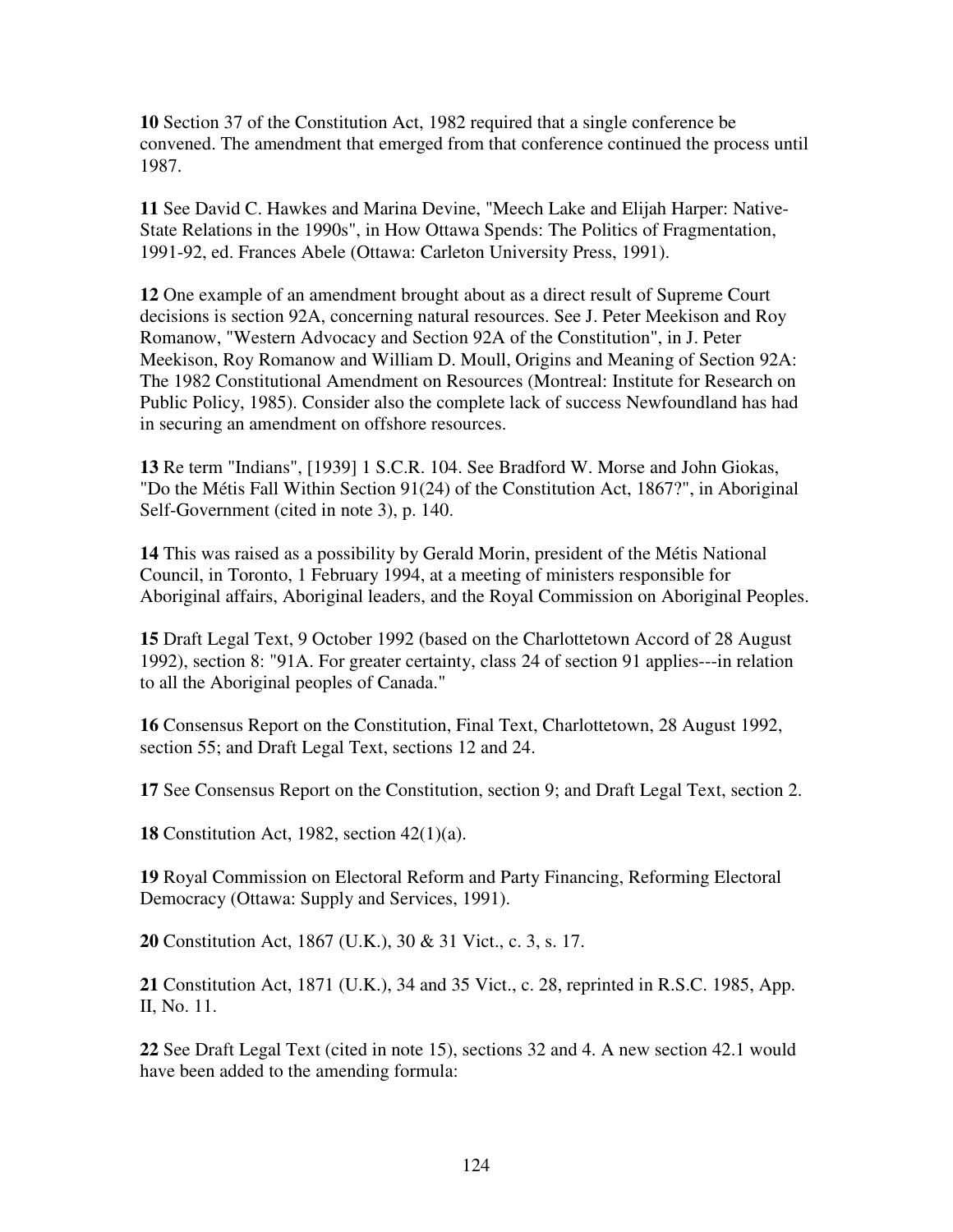42.1 subsection 38(1) and sections 41 an 42 do not apply to allow a province that is established pursuant to section 2 of the Constitution Act, 1871 after the coming into force of this section to authorize amendments to the Constitution of Canada and, for greater certainty, all other provisions of this Part apply in respect of such a province.

The composition of the Senate was controlled by section 21(2) which read as follows:

21(2) Notwithstanding subsection (1), where a new province is established from the Yukon Territory or the Northwest Territories, the new province shall be entitled to the same representation in the Senate as the territory had.

Section 21(1) set provincial representation in the Senate at six for all provinces and provided for one senator per territory. Aboriginal representation was subject to future negotiations.

**23** Thomas J. Courchene and Lisa M. Powell, A First Nations Province (Kingston: Institute of Intergovernmental Relations, Queen's University, 1992). See also David J. Elkins, "Aboriginal Citizenship and Federalism: Exploring Non-Territorial Models", research study prepared for RCAP (1994).

**24** Draft Legal Text (cited in note 15), section 33. Section 45.1 would have been added to the current amending formula:

45.1\* (1) An amendment to the Constitution of Canada, that directly refers to, or that amends a provision that directly refers to, one or more of the Aboriginal peoples of Canada or their governments, including

(a) section 2, as it relates to the Aboriginal peoples of Canada,\*\* class 24 of section 91, and sections 91A, 95E and 127 of the Constitution Act, 1867, and

(b) section 25 and Part II of this Act and this section, may be made by proclamation issued by the Governor General under the Great Seal of Canada only where the amendment has been authorized in accordance with this Part and has received the substantial consent of the Aboriginal peoples so referred to.

(2) Notwithstanding section 46, the procedures for amending the Constitution of Canada in relation to any matter referred to in subsection (1) may be initiated by any of the Aboriginal peoples of Canada directly referred to as provided in subsection (1).

\* A mechanism for obtaining aboriginal consent would be worked out prior to the tabling of a Constitution resolution in Parliament.

\*\* A reference to any provision relating to aboriginal representation in the Senate would be added here.

**25** See note 8.